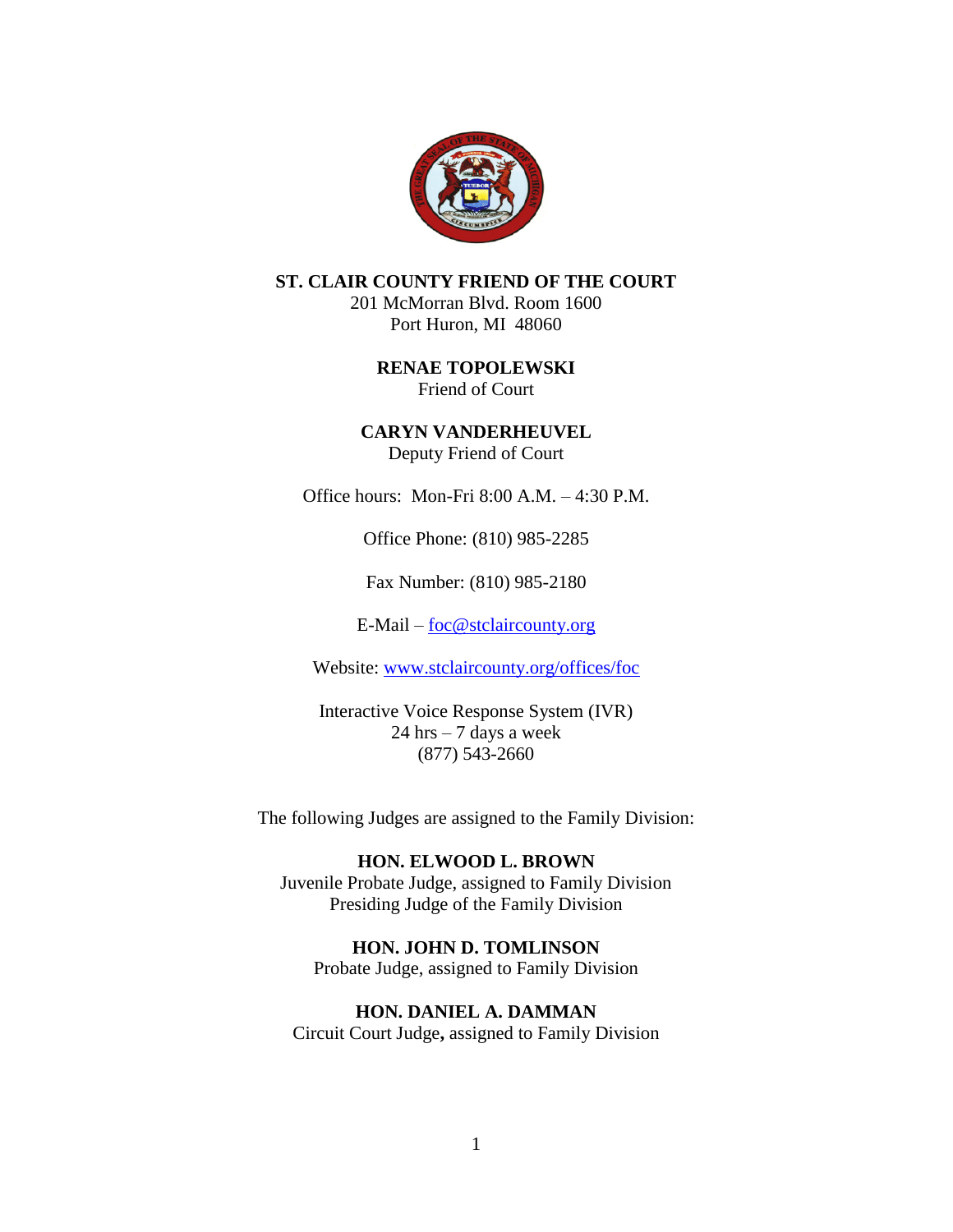# **TABLE OF CONTENTS**

| <u>Rights and Responsibilities of the Parties</u> 6                                     |
|-----------------------------------------------------------------------------------------|
|                                                                                         |
| Interviews at the Friend of the Court Office 7                                          |
| Procedures of the Circuit Court, Family Division 8                                      |
|                                                                                         |
|                                                                                         |
|                                                                                         |
|                                                                                         |
|                                                                                         |
|                                                                                         |
|                                                                                         |
| Orders When One Parent Leaves Michigan 11<br>(see also Change of Domicile/100 Mile Law) |
| Friend of the Court Domestic Relations Mediation 12                                     |
|                                                                                         |
|                                                                                         |
|                                                                                         |
|                                                                                         |
|                                                                                         |
|                                                                                         |
|                                                                                         |
|                                                                                         |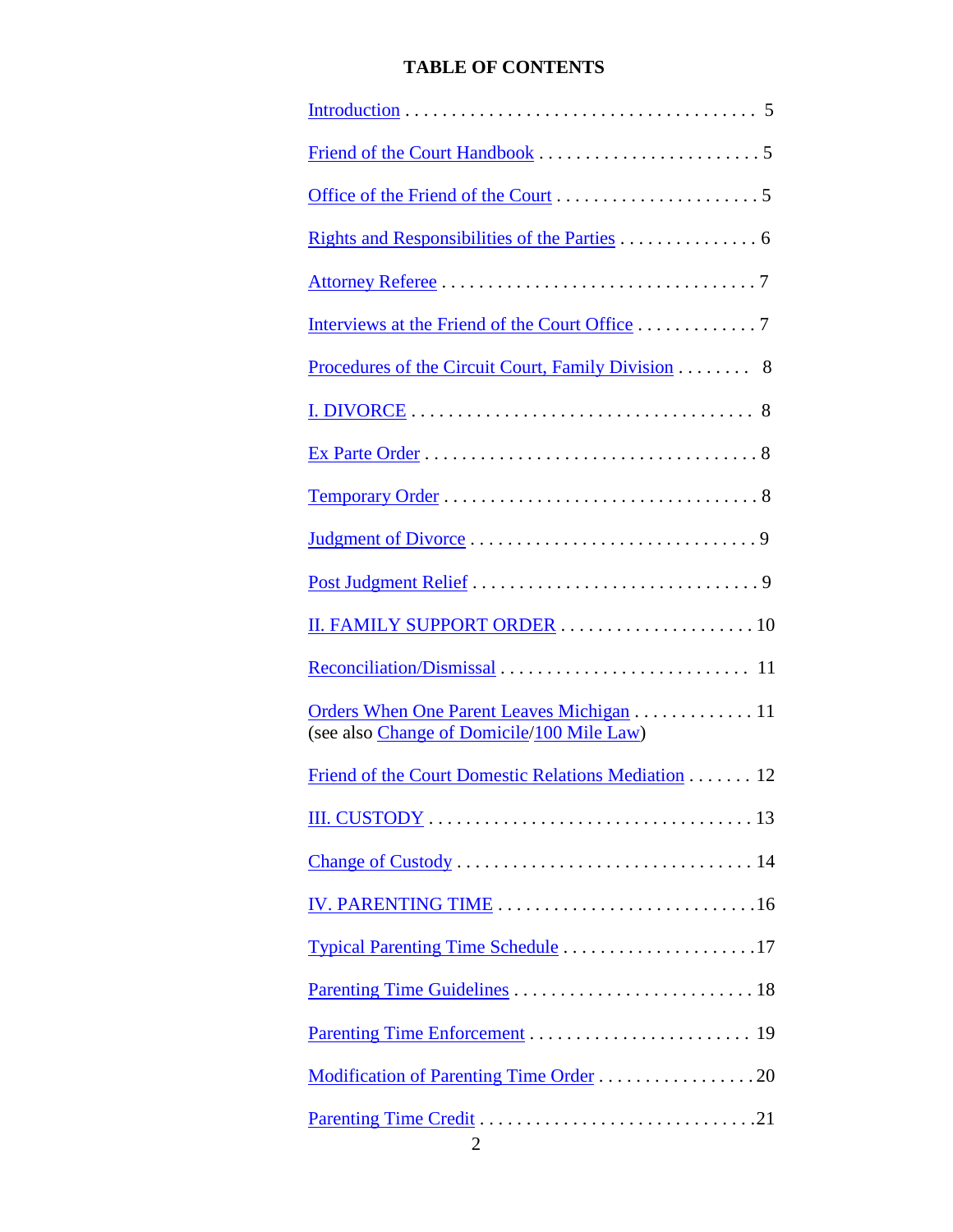| V. SUPPORT/SUPPORT OBLIGATIONS 22                           |
|-------------------------------------------------------------|
|                                                             |
| Responsibility to Insure/Allocation of Cost to Insure 24    |
| <u> Medical Obligations – Ordinary and Extraordinary</u> 24 |
|                                                             |
|                                                             |
| Stopping Support When Minor Child Lives With Payer 26       |
|                                                             |
|                                                             |
|                                                             |
|                                                             |
| Support Payment Allocation/Distribution 28                  |
|                                                             |
|                                                             |
|                                                             |
|                                                             |
|                                                             |
|                                                             |
|                                                             |
|                                                             |
|                                                             |
|                                                             |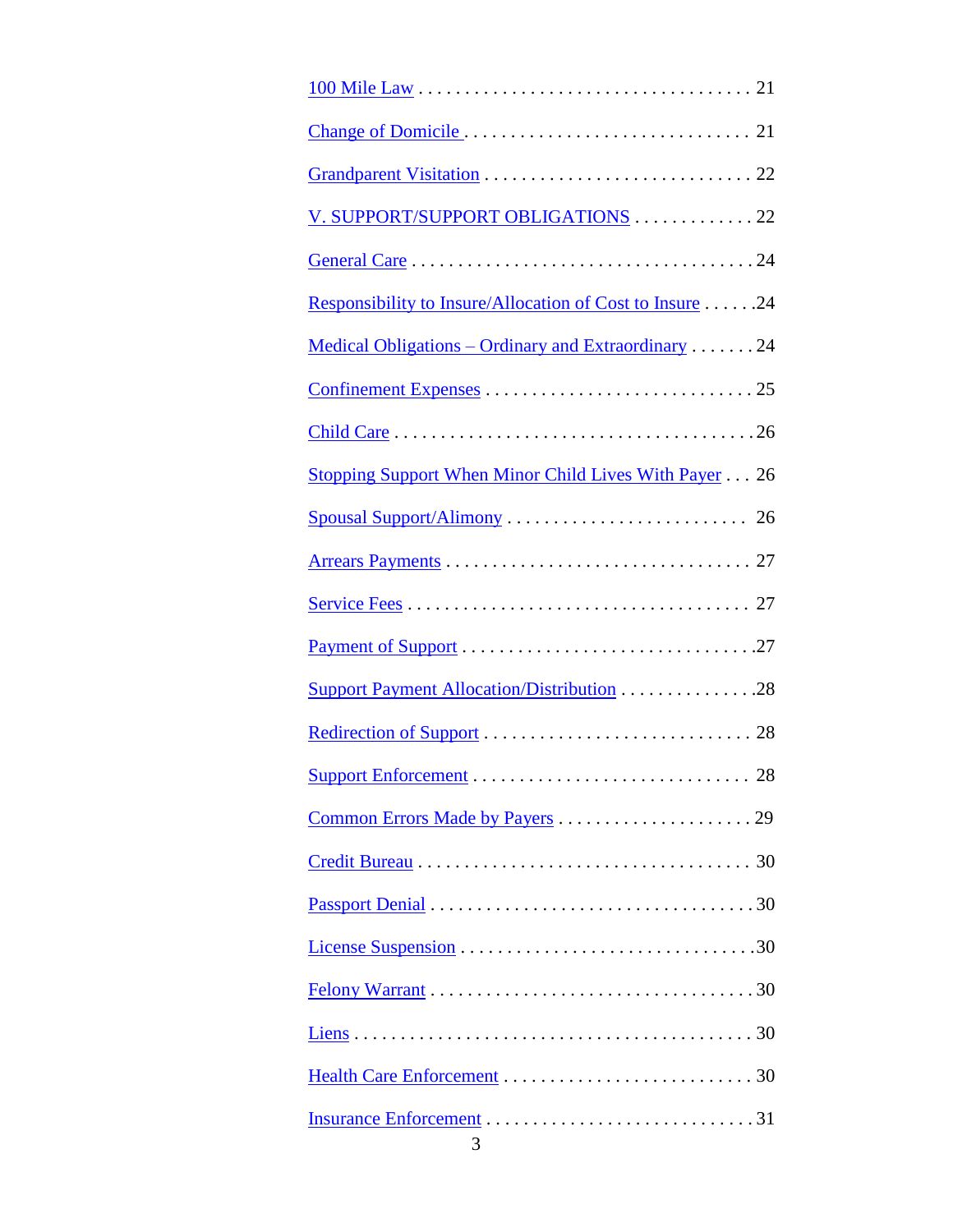| Access to Friend of the Court Records 37 |
|------------------------------------------|
|                                          |
|                                          |
| Additional Websites and Resources 38     |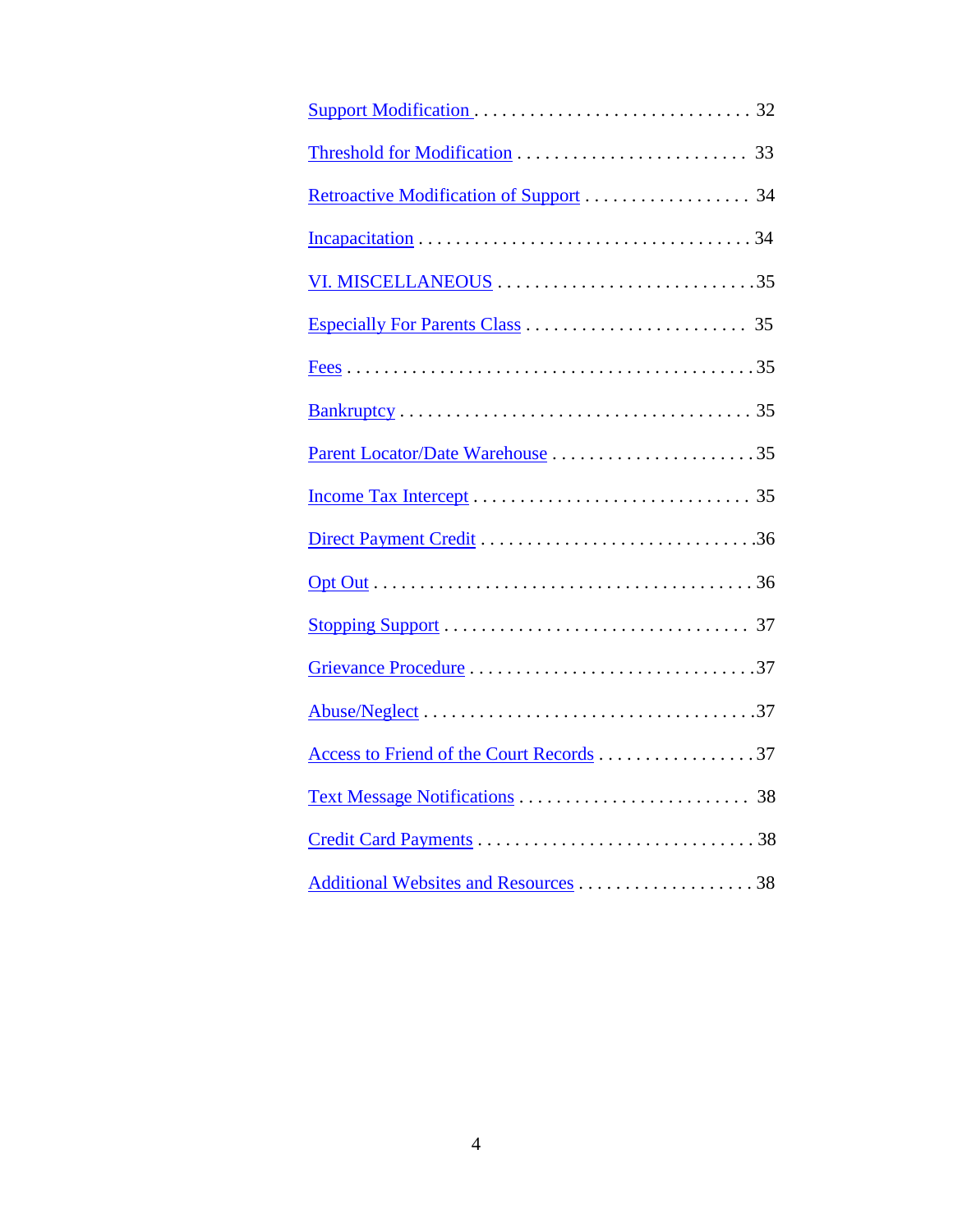### **INTRODUCTION**

 The purpose of this Handbook is to provide parents who have a domestic relations case with helpful and accurate information regarding Friend of the Court policies and procedures. Please follow the suggestions in this Handbook. This Handbook provides information about duties and procedures of the Friend of the Court, rights and responsibilities of parties in family law matters, and information about basic court procedures in domestic relations cases.

 The Family Division of the Circuit Court is responsible for addressing the legal concerns affecting your family. The Friend of the Court addresses issues of custody, parenting time and support ONLY. The Friend of the Court does NOT have the authority to investigate child abuse or neglect. Allegations of abuse or neglect should be reported to the Protective Services Unit of your local [Department of Health and Human Services](https://www.michigan.gov/mdhhs) (formerly Family Independence Agency).

 Family law matters can be difficult for children. Parents can help by establishing or maintaining children's regular routines, encouraging frequent and regular contact between the children and both parents, being supportive of the other parent's participation in the children's school and other activities, and exchanging information regarding the children's well-being.

 Children need BOTH parents. When you cooperate, you reassure your children that change will be positive. You also build the foundation for your new parental relationship and responsibilities. Your children will always want BOTH parents to be part of their lives, to attend graduations, be at their weddings, births of their children, and to be part of other major life events. They want to be able to say that, despite what mom and dad may have felt toward one another, they always treated each other with courtesy and respect and never put us (the children) in the middle of their dispute.

### **OFFICE OF THE FRIEND OF THE COURT**

 The Friend of the Court Office was created by Michigan law in 1919 and is mandated to provide the following services:

- To investigate, report and make recommendations to the Court to establish or modify orders for Custody, Parenting Time and Support.
- To provide mediation, when both parties agree to participate, as an optional way of settling disputes over custody and parenting time.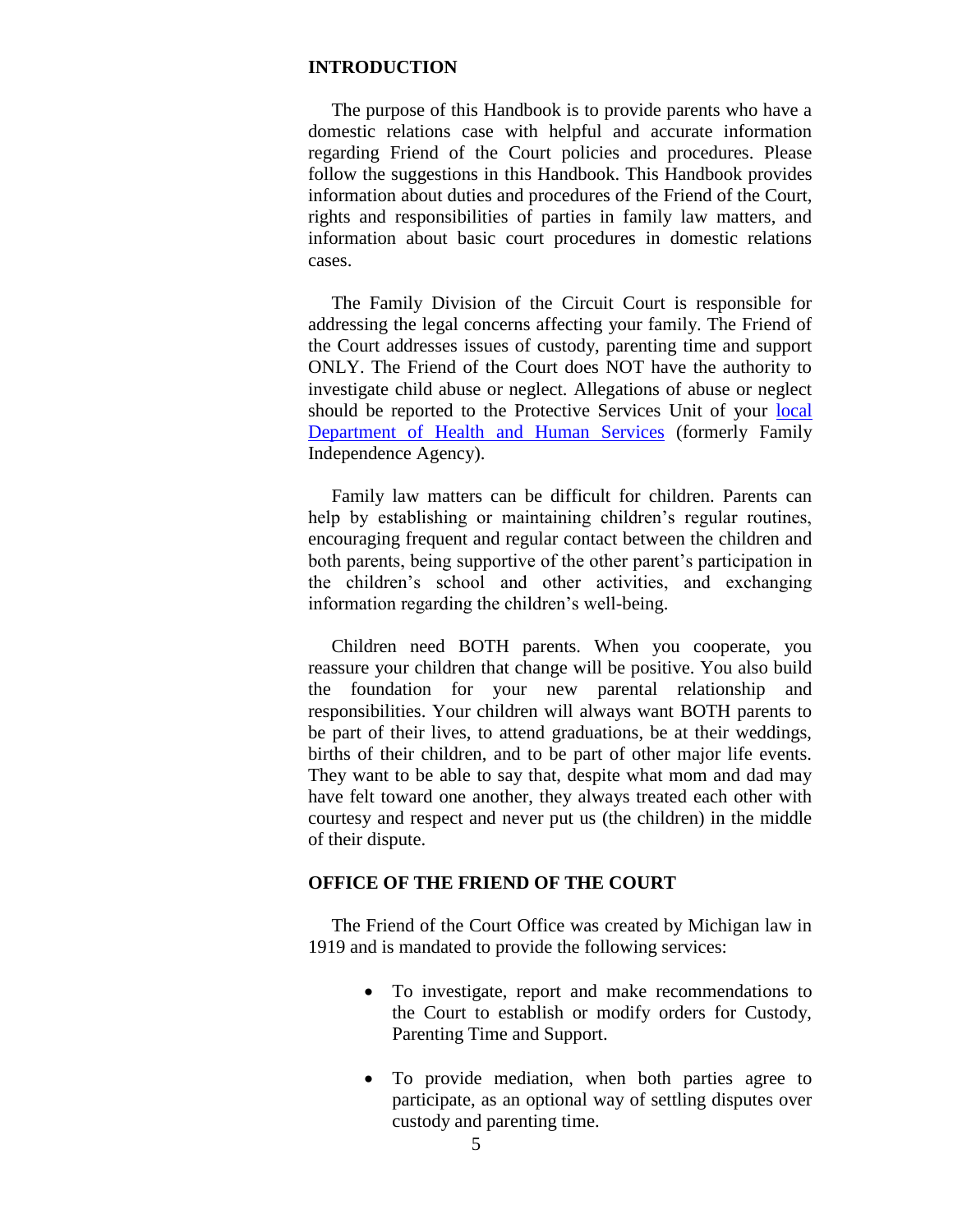To provide enforcement services regarding custody, parenting time, and support order obligations.

 Legal advice CANNOT be given by Friend of the Court staff. ALL employees of the Friend of the Court (including Attorneys) are prohibited by law from giving legal advice.

## **RIGHTS AND RESPONSIBILITIES OF THE PARTIES**

## **Each party has the right to:**

- Expect the Friend of the Court to perform the duties listed in this Handbook as required by Michigan statutes and court rules.
- Request the Friend of the Court staff to explain office procedures and policies.
- Be treated fairly and courteously by Friend of the Court employees.
- File a grievance with the Friend of the Court Office concerning an employee or office procedures. An objection to a recommendation is NOT a grievance.

## **Each party has the RESPONSIBILITY to:**

- 1. Inform the Friend of the Court, in writing, of the following information:
	- a. Current residential and mailing addresses; and any change of address;
	- b. Current employer or source of income's name, address, and telephone number;
	- c. Current telephone number;
	- d. Any occupational or driver's license held, and the driver's license number;
	- e. Social security numbers of parties and minor children unless exempt by order or Statute;
	- f. Current and/or any change of address of minor children;
	- g. Current information regarding health care coverage.
- 2. Provide information to the Friend of the Court Office to assist in carrying out its duties as required by law.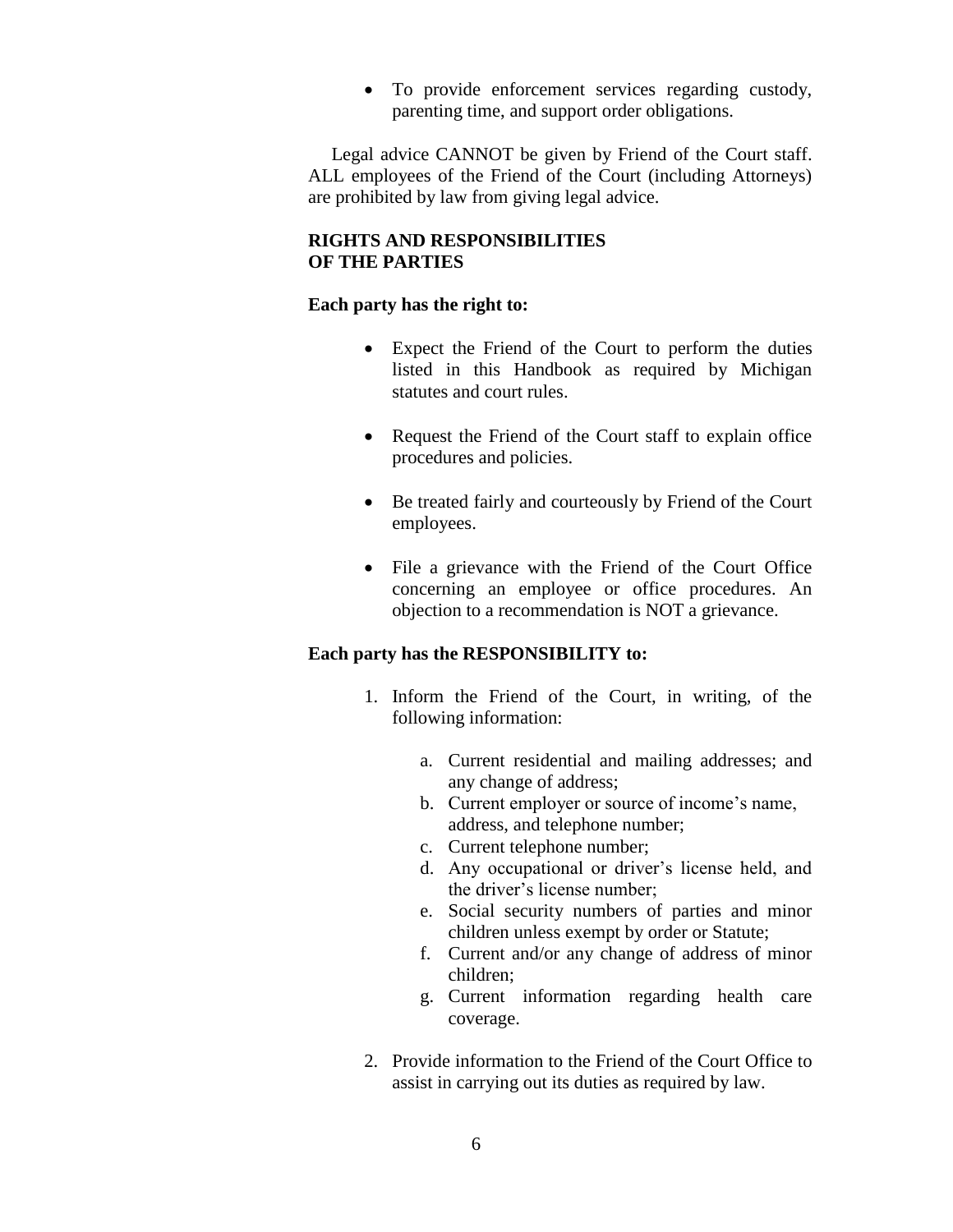- 3. Obey all orders of the Court.
- 4. Appear on time for all hearings and appointments with Friend of the Court staff.
- 5. Keep all appointments or take the time to cancel or reschedule. Hearings may only be cancelled or adjourned in accordance with court rule or policy as reflected on the hearing notice.
- 6. Treat Friend of the Court employees with courtesy and respect.

## **ATTORNEY REFEREE**

A referee is an attorney employed by the Court whose function is to hold hearings on domestic relations matter including but not limited to issues of custody, parenting time, change of domicile, change of legal residence and support.

 The referee may administer an oath; compel the attendance of witnesses and the production of documents and question witnesses and parties. A referee hearing is different than a hearing before a Judge for a court order. After the information and evidence is presented, the referee will make a recommendation.

 A party who disagrees with a referee's recommendation may object and request a new (de novo) hearing before the Judge. The objection must be filed with the Friend of the Court within 21 days from the time the recommendation is made.

 Referee hearings are recorded. No other recordings of a hearing may be made. A transcript of a referee hearing may be requested by either party. A deposit is required and total cost is assessed per page.

 DO NOT bring children to a referee hearing. If a child is to be interviewed by a Friend of the Court staff member, an appointment will be made after the referee hearing.

### **INTERVIEWS AT THE FRIEND OF THE COURT OFFICE**

 If a report and recommendation is to be prepared, an interview at the St. Clair County Friend of the Court Office may be necessary. Information gathered during the interview will be used to prepare a recommendation. A decision as to the recommendation will NOT be made at the time of the interview.

 If you wish to have an attorney accompany you to an interview, YOU must advise your attorney of the date and time of your interview. Notice of an interview is not sent to attorneys.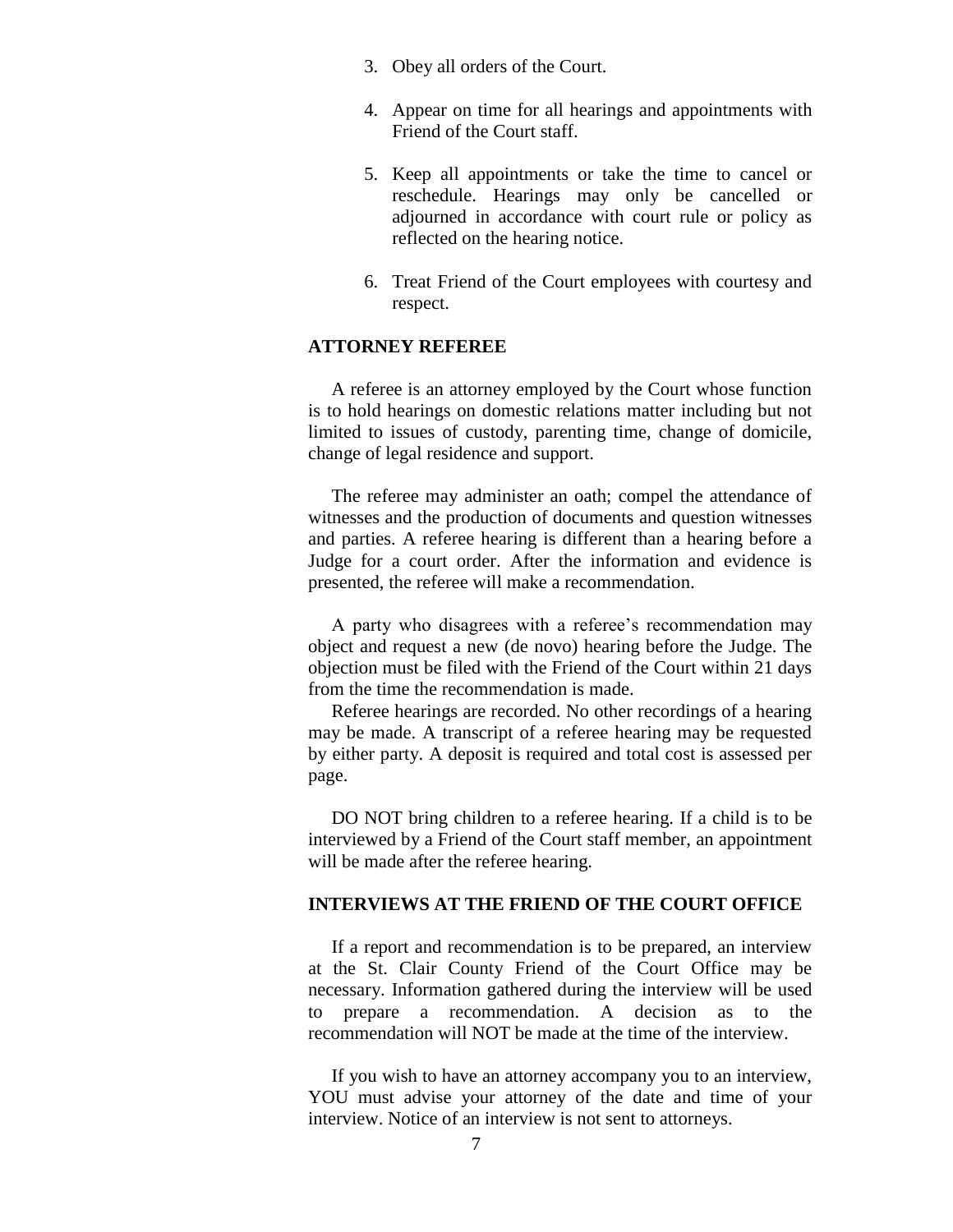## **PROCEDURES OF THE CIRCUIT COURT FAMILY DIVISION**

 Any individual wishing to start a domestic relations case must file the correct papers in the Circuit Court according to Michigan Court Rules. There may be many complicated issues or rules involved in a domestic relations case. Although the Court cannot require a party to retain an attorney to start or respond to an action, it may be advisable to have an attorney file the correct papers and follow the Court rules. If you choose to represent yourself, Friend of the Court staff CANNOT give you legal advice – that includes advice on how to file and litigate your case. All orders with provisions reflecting custody, parenting time and/or support (child support, child care, medical or spousal support/alimony) must be reviewed and approved by the Friend of the Court prior to submission to the Judge for signature.

An application for support (IV-D) Services is to be completed prior to services being offered at the Friend of Court.

### **I. DIVORCE**

### **EX PARTE ORDER**

 An ex parte order is an order signed by the Judge without notice to the other party. An ex parte order will be approved by the Friend of the Court and signed by the Judge ONLY if accompanied by a signed affidavit or verified complaint alleging specific irreparable harm that will occur if the ex parte order is not signed. If an ex parte order is signed by the Judge, the order will include a notice that a written objection or motion may be filed within 14 days. If a party disagrees with an ex parte order, that party must file a timely, written objection to the order, or file a motion with the County Clerk to change or cancel the order. The ex parte order signed by the Judge will continue to be in effect until a hearing occurs before the Judge or referee. A ruling will be made on whether the ex parte order will remain in effect and become a temporary order or if the order is to be modified. If no objections are filed within the 14 day period, the ex parte order automatically becomes a temporary order and will remain in effect unless modified by the Judge or a final order is entered.

### **TEMPORARY ORDER**

 Upon filing of a complaint for divorce, and after your spouse has been served, you and your spouse will each receive a Notice to Appear at a Resolution Conference at the Friend of Court office. At this conference, you and your spouse will meet with staff and reach an agreement on custody and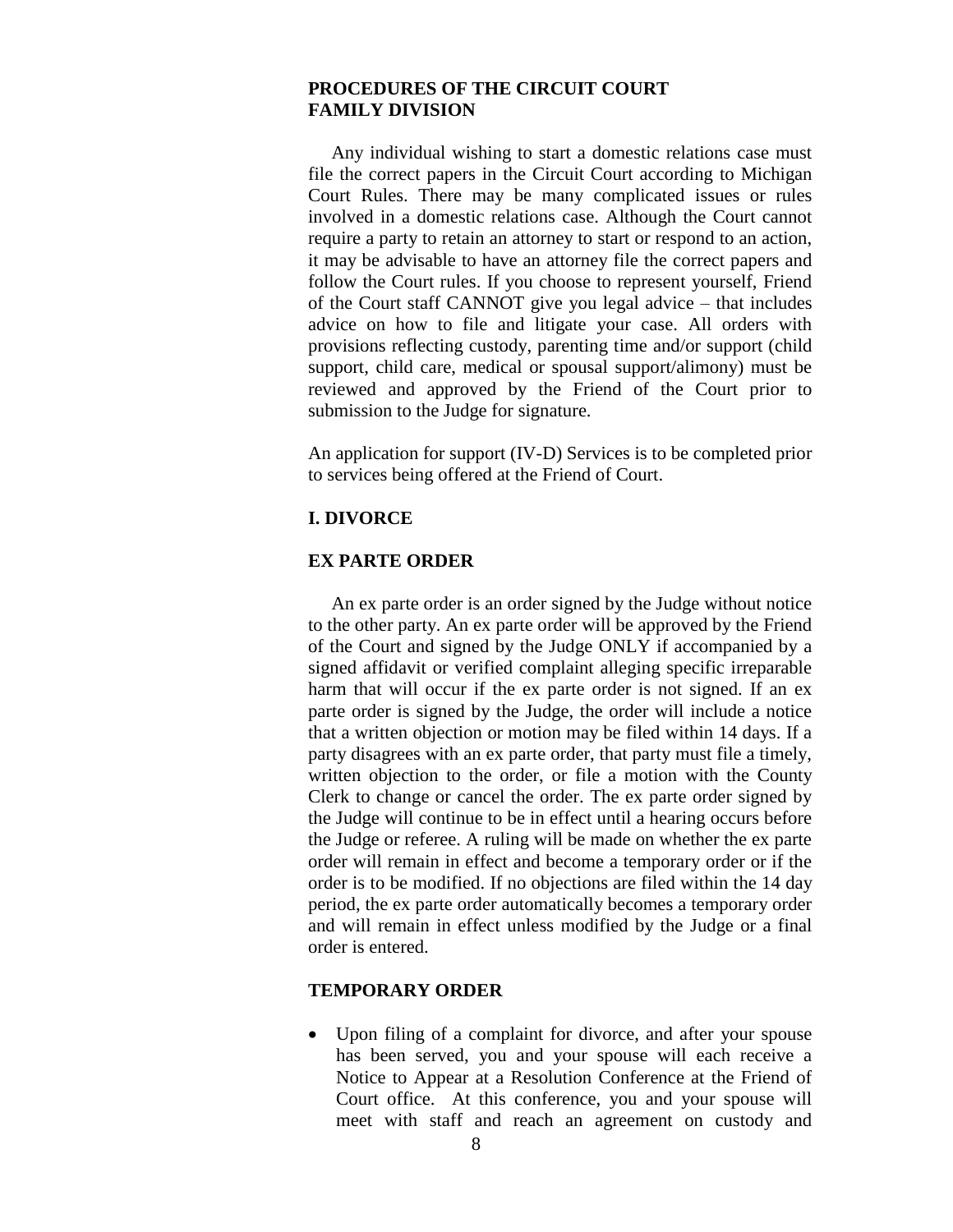parenting time for the benefit of your minor child(ren). The agreement will be sent to the judge for signature and entry and will be the order until final entry of Judgment of Divorce.

- If the parties are unable to reach an agreement on an issue of custody or parenting time, the matter will be scheduled for continued alternative dispute resolution (ADR) or before a referee at a later date. Should it continue with ADR, and the parties are successful with reaching an agreement, a consent order will be drafted. If the case continues before a referee, the referee will hear the issues and make a recommendation to the Judge on the disputed facts. If either party objects to the referee recommendation, a hearing is set on directly before the Judge to address that objection.
- If there is a history of domestic violence between the parties, or if there is an active personal protection order (PPO), please contact the Friend of Court when you receive the Notice to Appear for the Resolution Conference so that a referee hearing can be scheduled.
- At the time of the Resolution Conference, parties will also submit financial information for review. Once an order regarding custody and parenting time is entered, the Friend of Court will calculate child support based on parties incomes and the parenting time plan and send out a recommendation under the 21 day objection period.

### **JUDGMENT OF DIVORCE**

 A judgment of divorce contains the orders of the court reflecting the dissolution of the marriage, custody, parenting time, domicile/legal residence, support (including medical and insurance obligations), property and various other issues. Friend of the Court does not enforce or make recommendations regarding property settlement issues.

 All temporary orders and final judgments MUST be accompanied by the State Court Administrator Office approved [Domestic Relations Judicial Information Form,](http://courts.mi.gov/Administration/SCAO/Forms/courtforms/domesticrelations/generalfoc/foc100.pdf#search="domestic relations judicial information form" ) FOC 100

## **POST JUDGMENT RELIEF**

After the judgment is entered, some portions of the judgment can be modified. Modifications may occur regarding custody, parenting time, domicile/legal residence, and/or support. A change can only occur if it is ordered by the court. A change may occur by consent of both parties or as a result of a motion filed by either party. Agreements are only recognized by the court and the Friend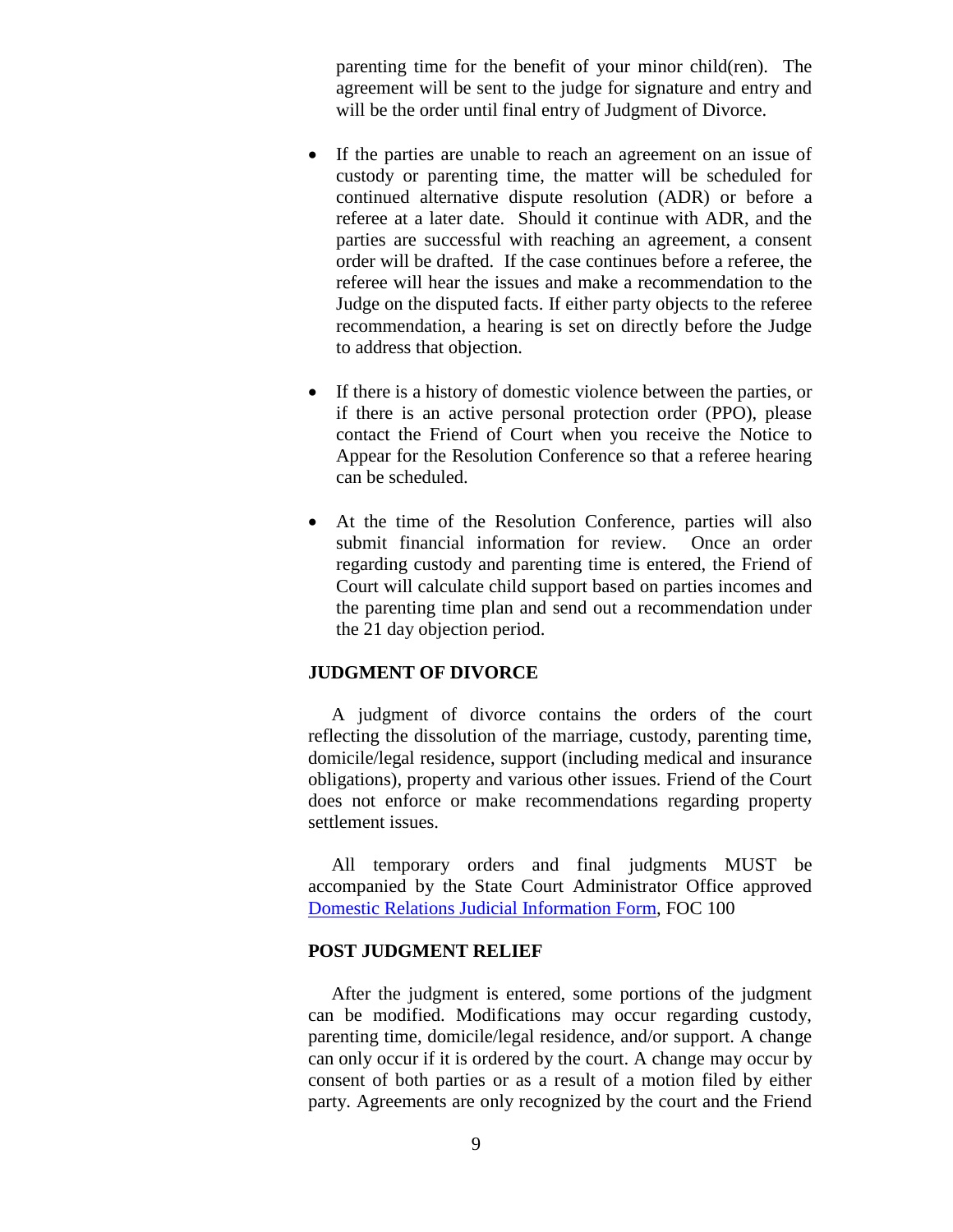of the Court when they are entered as an order of the court. Simply notifying a Friend of the Court employee of an agreement DOES NOT change the court order.

## **II. FAMILY SUPPORT ORDER**

 A family support action results in a court order requiring a noncustodial parent to provide support in addition to establishing custody and parenting time. Family support actions apply to married and unmarried parents who are not living in the same home. A family support action may be started when the parent residing with the children (or a  $3<sup>rd</sup>$  party who provides actual care and maintenance of the minor child(ren)) files an action in Circuit Court, receives state assistance on behalf of the minor children or requests the Michigan Department of Health and Human Services (MDHHS) to start a family support action. To start a family support action through MDHHS, a parent (or  $3<sup>rd</sup>$  party custodian) must CALL a MDHHS representative at 1-866-540-0008. Family support actions are started within the Friend of Court office after a referral from MDHHS (regardless of whether state assistance is being received). If the parties to the action are married or the parties are not married and have an affidavit of parentage (or if the plaintiff is a 3rd party custodian), a referee hearing will be scheduled after the defendant has been served with a copy of the complaint for support. If parents are not married and the alleged father has not signed an affidavit of parentage, paternity must first be established before the matter is scheduled for a referee hearing. Paternity will be established either by the alleged father signing an affidavit of parentage, by admission after DNA testing, by default based on testimony in court, by summary disposition after gene testing, or through summary paternity establishment. The father on an unmarried non-support action between the parents may be ordered to pay a percentage of uninsured costs of pre-natal care and delivery of the child based upon current law. If the parties marry each other, any unpaid obligation for the cost of the birth remaining at the time a marriage certificate is provided to the Friend of the Court will be removed from the account. If the parents later separate and support is ordered, the unpaid obligation will be re-instated on the account.

 The referee will make recommendations regarding custody, parenting time and support. A report and recommendation will be sent to each party and an order will be prepared reflecting the recommendation to be set on for entry before the Judge. If parties agree to the recommendation, appearance is not required when the order is signed by the Judge. If either party objects to any portion of the referee recommendation, personal appearance is REQUIRED to state the objection to the Judge. An order will be entered based on the Judge's ruling after hearing all objections. If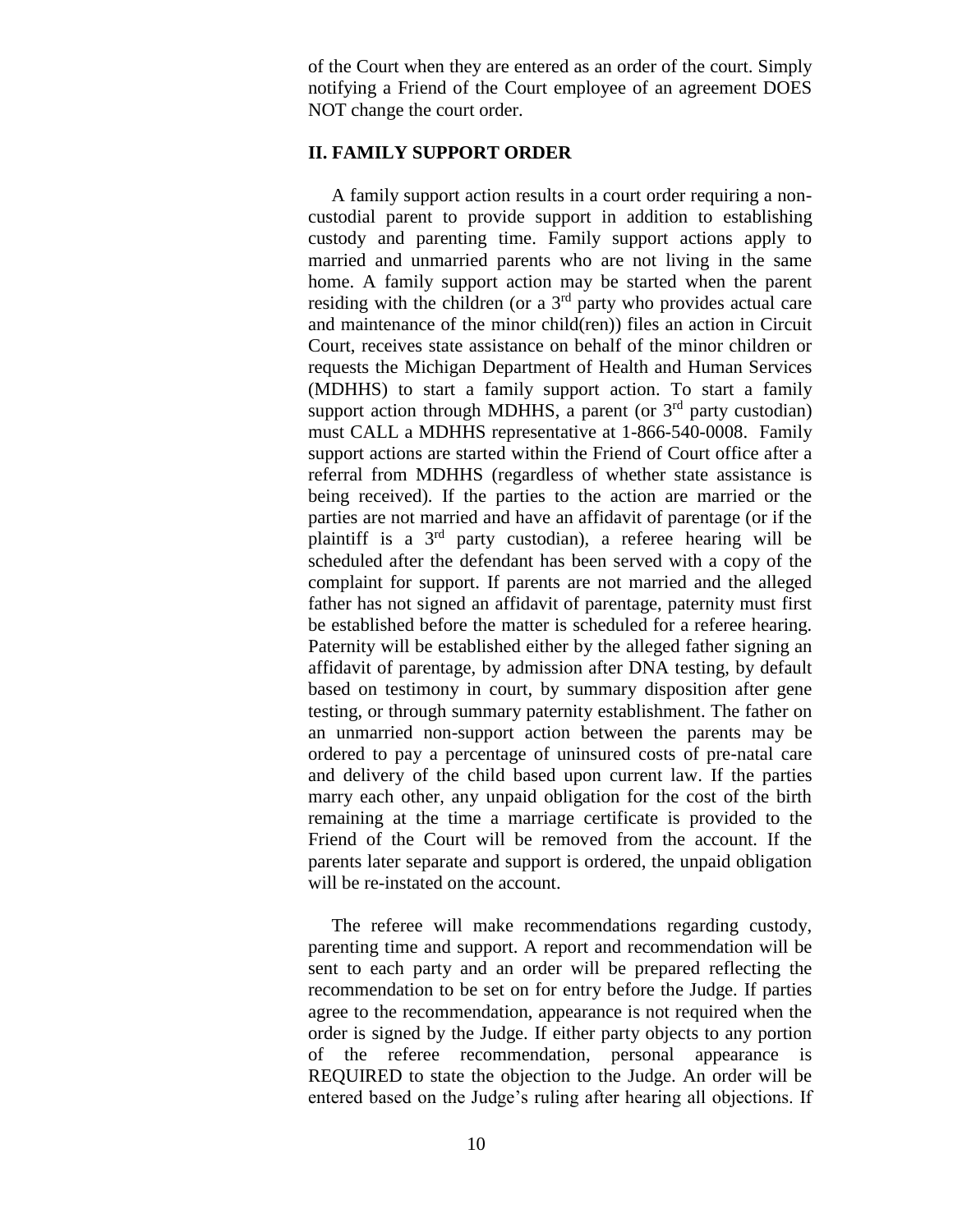there are no objections, an order will be entered reflecting the recommendation of the referee.

#### **RECONCILIATION/DISMISSAL**

Not every divorce matter that is started ends in divorce. You may work out your differences and stop your divorce action. An order of dismissal MUST be filed with the court. A copy of the dismissal must be sent to the Friend of the Court to stop your case from progressing.

 If you have a family support order and are now living together, you MUST provide proof to the Friend of the Court in order to stop the charging. Any past due state support will remain on the account while past due support owed to the custodial parent may be removed at his/her request. The family support action will not be dismissed if residing together, it will simply stop. If you separate again, your order will be re-activated and begin charging upon request or receipt of state benefits on behalf of your children. In the event the parties marry but then file for divorce, a family support order will stop charging if a judgment of divorce between the parties is signed by the Judge.

 If an order stops charging, and a full TANF grant or Medicaid has been received during the time a support order was charging, ALL arrears owed to the State of Michigan must be paid (including ordinary health care expenses which accrued while the custodial parent received Medicaid). If arrears are owed to the custodial parent, those arrears may be eliminated. Enforcement of your past due support may continue even if your support order has stopped charging.

## **ORDERS WHEN ONE PARENT LEAVES MICHIGAN**

All provisions of orders continue regardless of where either parent lives, unless changed by a court order. There are serious legal consequences if orders are not followed and it is recommended to seek legal advice.

 Custody provisions remain in effect until further order of the court. Leaving the state could impact custody, parenting time and child support. If a parent moves more than 200 miles away, the parties may reach a new long distance parenting agreement. If an agreement cannot be reached, the parenting time schedule will be addressed in response to a motion for change of domicile or a motion to modify the parenting time. (Also refer to Change of Domicile and 100 Mile law provisions of this handbook).

 Child support DOES NOT stop when a parent leaves Michigan, even if the child lives in a different state from the support payer.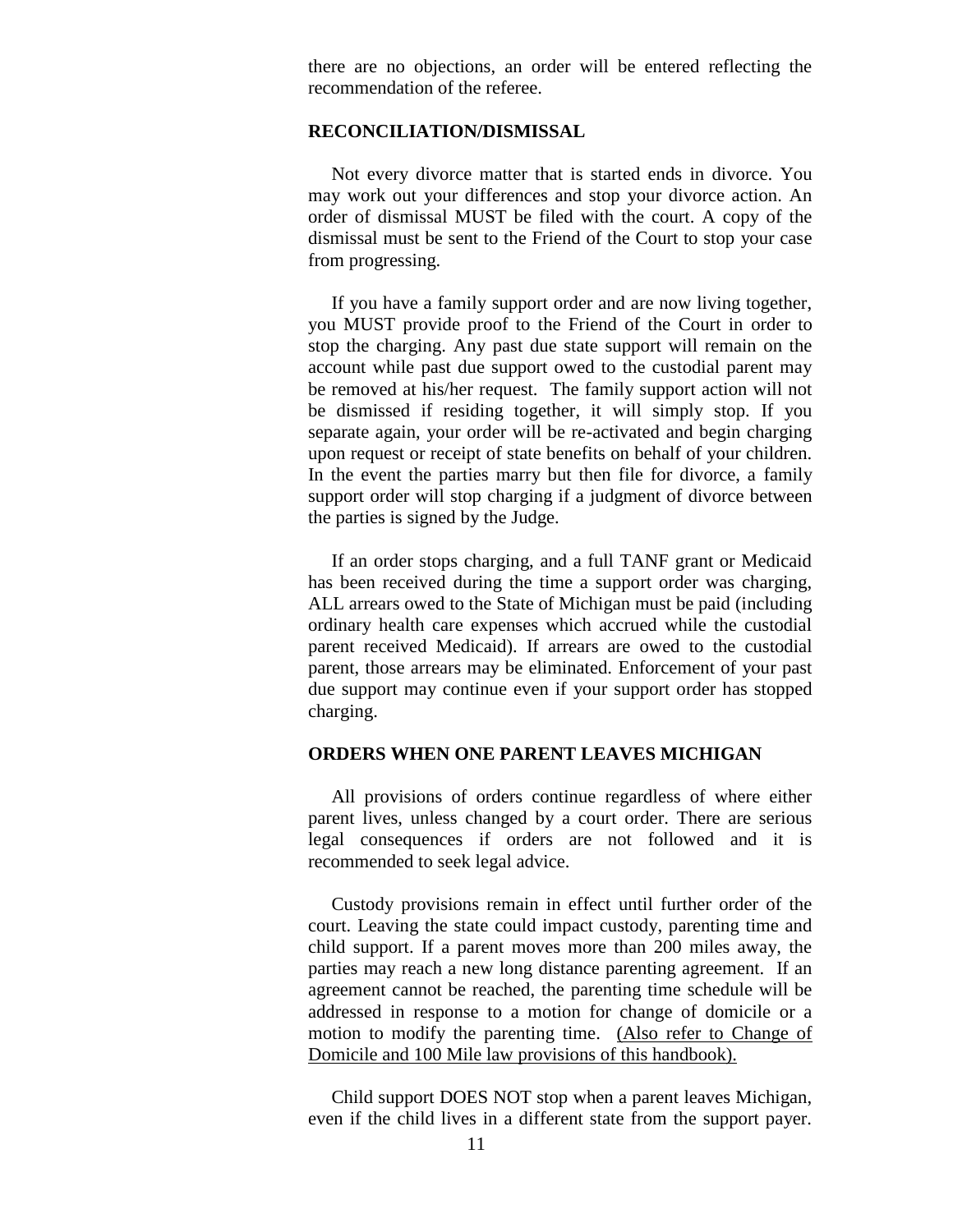Both parties must advise the Friend of the Court whenever they change where they live or work. The payer must continue to pay support and the Friend of the Court continues to be responsible for enforcing the court order.

 If a support payer leaves Michigan and support payments are not paid timely or stop, there are laws to assure that payments are made. Each state now has a law called the Uniform Interstate Family Support Act (UIFSA).

 UIFSA assists states in dealing with cases where a party or source of income is in another state. It replaces other interstate child support laws. Under UIFSA, only one state has the right to establish or modify support. This right can be given to another state only if certain conditions are met.

 Some of the procedures available under UIFSA include interstate income withholding, registration of the order in the other state for enforcement, registration of the order in the other state for modification, and a request to have the other state assist with discovery. For more information, see [The Uniform Interstate](https://www.courts.michigan.gov/4a71b9/siteassets/publications/pamphletsbrochures/focb/web-view/uifsa_final.pdf)  [Family Support Act](https://www.courts.michigan.gov/4a71b9/siteassets/publications/pamphletsbrochures/focb/web-view/uifsa_final.pdf) (UIFSA)" (PSA 29).

## **FRIEND OF THE COURT DOMESTIC RELATIONS MEDIATION**

The Friend of the Court is required to provide formal mediation services for disputes regarding custody and parenting time. In St. Clair County, these services are provided by a Mediator on staff in the Friend of the Court Office. There is no cost for mediation. Attorneys are invited to attend with their client.

 Child support cannot be mediated. However, child support will be calculated pursuant to the [Michigan Child Support Formula](https://www.courts.michigan.gov/siteassets/court-administration/standardsguidelines/foc/child-support-formula-manual-responsive-html5.zip/index.html#t=Child_Support_Formula_Manual%2FChild_Support_Front_Matter%2FChild_Support_Front_Matter.htm) based on the custody and parenting time agreement. Parties may choose to incorporate the support requirements in a final order after mediation. That order must reflect support required based on the Michigan Child Support Formula and if the parties choose to deviate from the Formula, their agreed upon support provision will also be reflected in the order.

 Friend of the Court domestic relations mediation of custody or parenting time is voluntary; BOTH parties must be willing to participate. If you reach an agreement, the Mediator will reflect your agreement in writing. You may review this agreement with your attorney. If both parties agree, the agreement will be put into order form and signed by the Judge.

 Matters discussed during a formal mediation are confidential. A Friend of the Court Mediator CANNOT share information about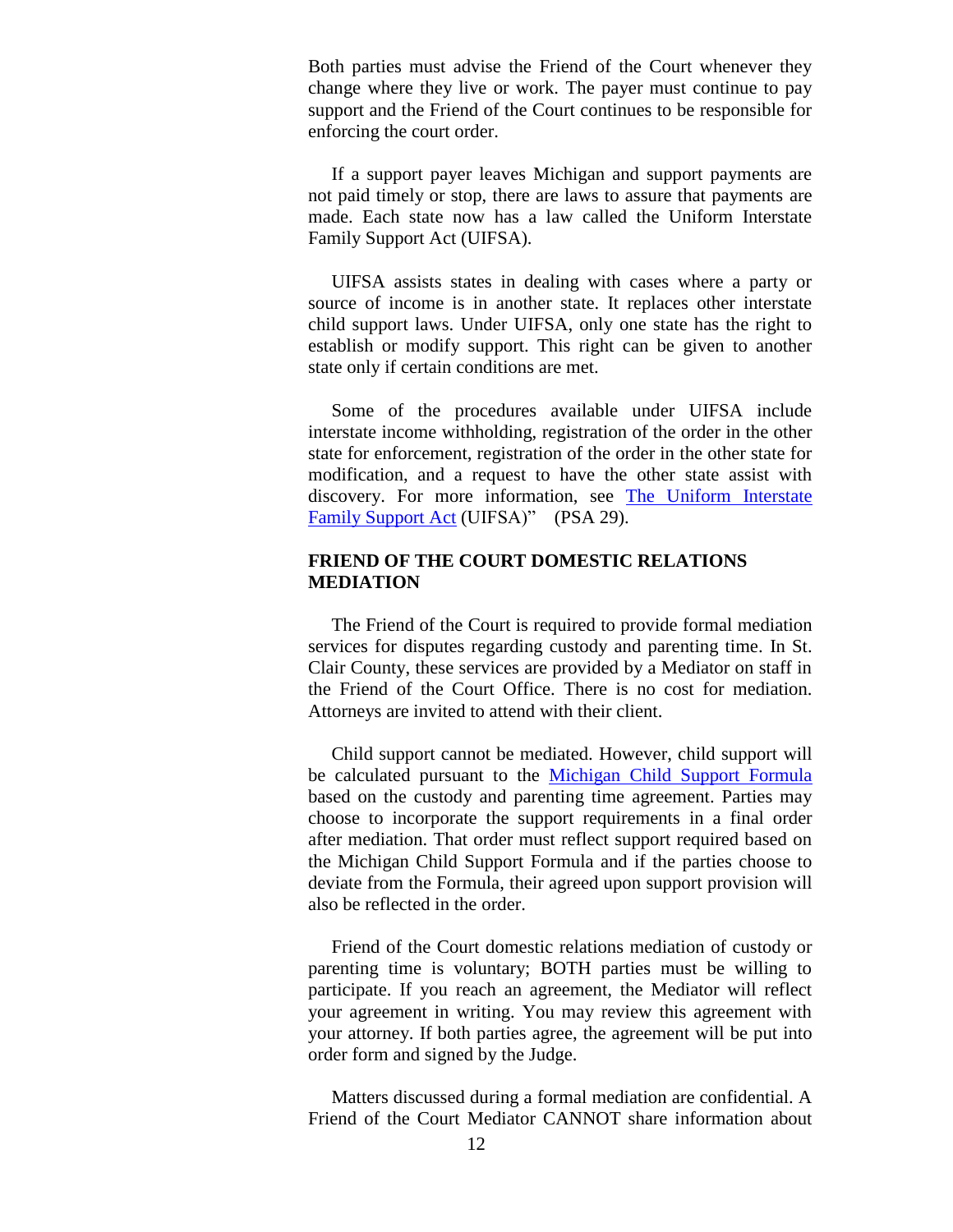what happened during mediation, except for what is in the signed agreement of the parties. In addition, a Friend of the Court Mediator cannot enforce, investigate or serve as a referee regarding any issue of that case.

## **COURT RULE DOMESTIC RELATIONS MEDIATION**

The court may refer family matters to mediation under the Michigan Rules of Court (MCR 3.216). This may occur when the parties agree to mediation, upon written motion of one of the parties, or upon the direction of the court.

## **INFORMATION ABOUT CUSTODY, PARENTING TIME AND SUPPORT**

### **III. CUSTODY**

 A custody order specifies with whom the children shall live. The term custody determines who will have the responsibility for the minor children and make the day-to-day decisions regarding the children. Whatever the custody arrangement, parents must always work together for the benefit of their children.

 Parents are encouraged to reach their own agreements regarding custody in the best interest of the child(ren). When parents cannot agree, the Judge must decide by considering factors set forth in the Michigan Child Custody Act. See MCL 722.23. These factors will be considered at a hearing before the Judge where the parents may produce evidence about each factor.

 At the request of either parent, the court must consider ordering joint custody. If the parents agree on joint custody, the court must order it unless the court determines that joint custody is not in the best interest of the child, or if the parents are unable to communicate or cooperate on important decisions regarding the child(ren).

There are three possible custody agreements:

**1. Sole Custody:** The court order states that legal and physical custody is placed with one parent and that parent is responsible for making all decisions on important issues as well as all day-to-day decisions regarding the children, without input from the other parent. The 100 mile law does not apply when sole custody has been awarded to a parent. (Change of domicile requirement DOES apply). A parent with sole legal custody does not need court approval to move the child's legal residence more than 100 miles away from the other parent's residence. A custodial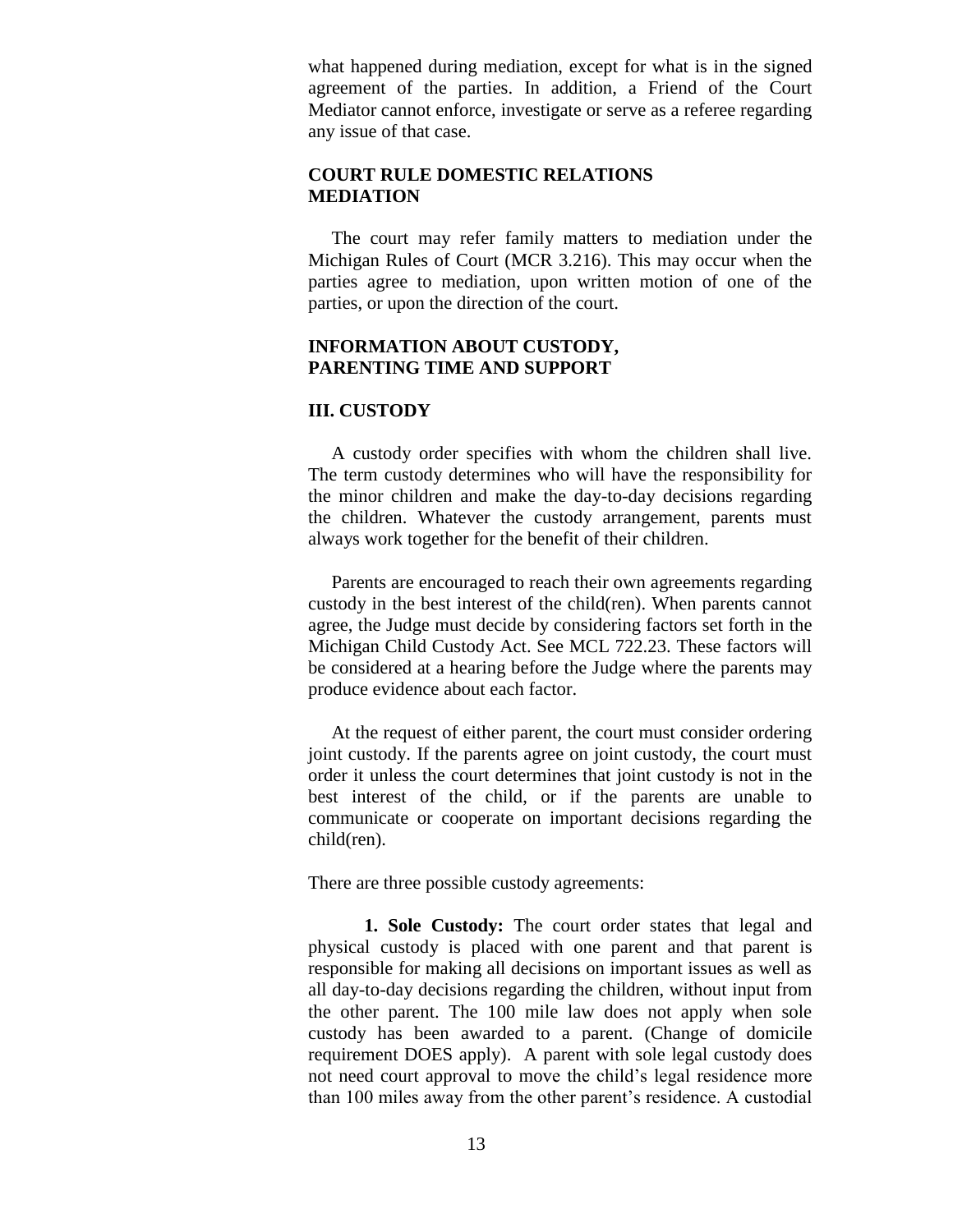parent with sole legal custody is required to obtain the Court's permission to change the child's domicile to a different state.

**2. Joint Legal Custody with Physical Custody to one parent:** The court order states that physical custody is placed with one parent but that BOTH parents are awarded joint legal custody which gives both parents input into major decisions regarding the children. Major decisions include, but are not limited to, issues regarding education, religion and health needs. Day-to-day decisions regarding the children are made by the parent awarded physical custody.

**3. Joint Physical and Joint Legal Custody:** The court order states that the children live with one parent part of the time and with the other parent part of the time. A joint physical custody order should reflect a schedule denoting when the children are with each parent. The order MUST reflect which parent's household is to be used to determine the school district where the children will be enrolled.

## **CHANGE OF CUSTODY**

### **Consent**

If parents agree to a change of custody, a [consent order](https://www.stclaircounty.org/Offices/foc/forms/Consent%20change%20of%20custody.pdf) changing custody may be submitted. A motion to change custody is not required to be filed if parties agree to a change of custody, but the court must be satisfied that the change of custody is in the best interest of the minor child(ren). The consent order must reflect whether the change of custody is temporary or permanent and address ALL issues regarding custody (legal and physical), parenting time, support, insurance and uninsured medical obligations. The order must also reflect which parent's residence is to be used to determine the school district in which the child (ren) whose custody is being changed will attend. The order must also reflect the custodial status of other children of the parties. Most parents retain attorneys to prepare change of custody motions and orders, as the Friend of the Court cannot give legal advice. Consent Temporary Change of Custody forms & [instructions](http://www.stclaircounty.org/Offices/foc/forms/Stip%20custody%20instructions.pdf) are available at the Friend of the Court Office and on the website. If the parties cannot agree to a change of custody, a motion must be filed.

### **Dispute Custody**

 Custody is disputed when a disagreement exists regarding the custodial arrangement and the matter is brought before the court. A custody dispute may occur prior to a final custody order being entered or when one parent petitions the court to change custody from an existing order. If a parent is requesting a change in a current custody order and there is no agreement, [a motion for](http://www.stclaircounty.org/Offices/foc/forms/Motion%20Regarding%20Custody.pdf)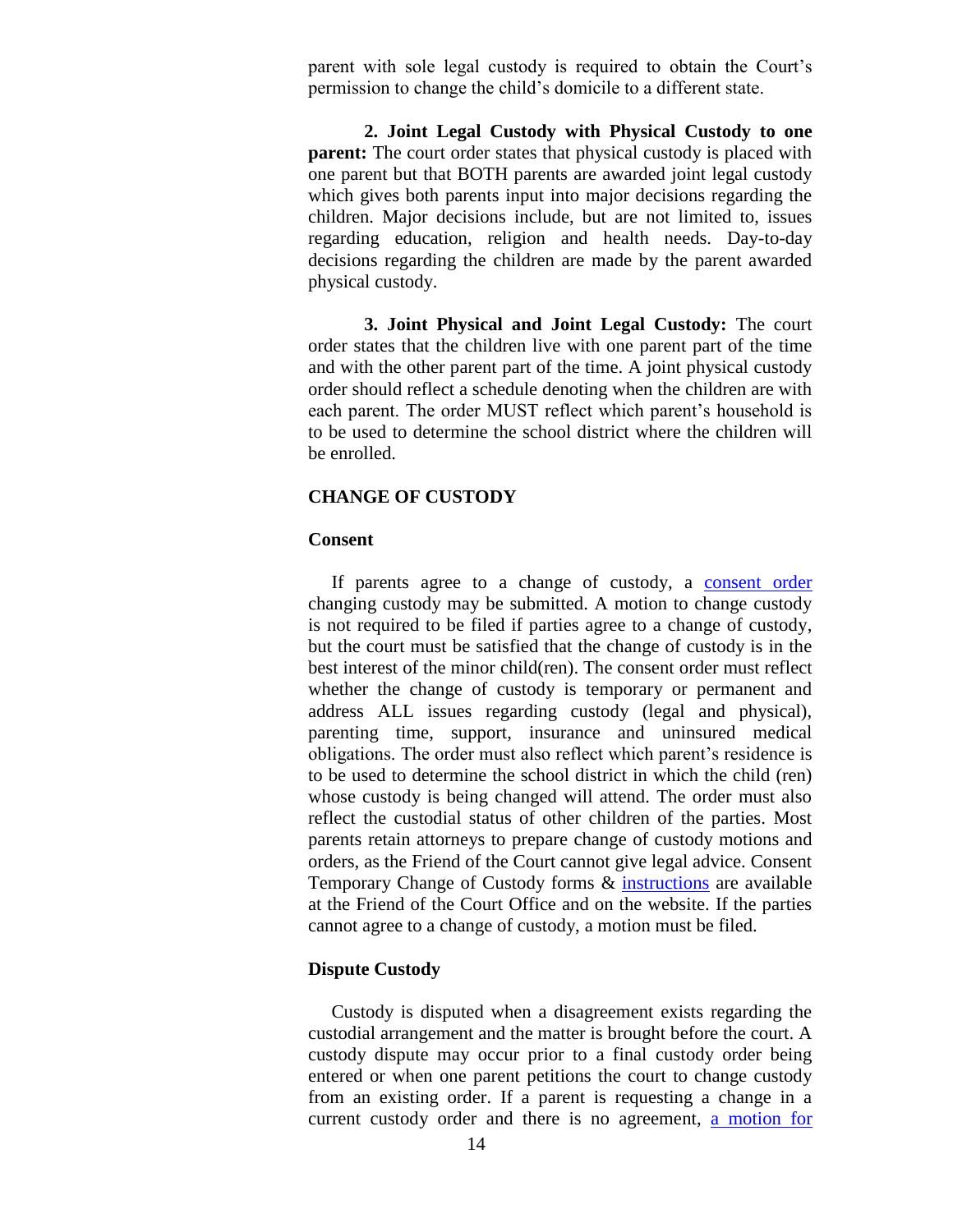[change of custody](http://www.stclaircounty.org/Offices/foc/forms/Motion%20Regarding%20Custody.pdf) must be filed. An affidavit alleging change of circumstance or proper cause must be filed with the motion. A \$100 filing fee is required to be paid to the County Clerk at the time of filing a motion for change of custody. Special rules apply if a parent is serving active military duty.

Once a motion for change of custody has been filed, a referee hearing will be scheduled for a recommendation as to whether a change of circumstances or proper cause threshold has been met. The referee may recommend dismissal of the motion if sufficient change of circumstances or proper cause has not occurred. If the referee determines that there is a sufficient change of circumstances or proper cause, the issue will be either scheduled for mediation or a continued hearing before the referee. If the case qualifies for mediation, and an agreement is reached during mediation, a consent order will be prepared to reflect the new custody arrangement. If the case is not eligible for mediation or the parties attempt mediation but are not successful, the case will continue before the referee with an evidentiary hearing. If a Court finds that there is sufficient change in circumstances or proper cause to investigate custody the court may order the parties to participate with mediation services or schedule an evidentiary hearing.

## **Burden of Proof**

 If there is not an established custodial environment, custody is determined by a PREPONDERANCE of the evidence using the custody factors. If there is an established custodial environment, and a motion for a change of custody has been filed, a change of custody is ordered ONLY after proof by CLEAR AND CONVINCING evidence that it is in the best interest of the minor child to change the ESTABLISHED CUSTODIAL ENVIRONMENT.

## **Factors the Court Must Consider in Determining Custody**

 In deciding the custodial arrangement in disputed custody matters, the Court must consider all of the factors of the Michigan Child Custody Act. (MCL 722.23). The factors are as follows:

- The love, affection and other emotional ties existing between the parties involved and the child.
- The capacity and disposition of competing parties involved to give the child love, affection and guidance and to continue the education and raising of the child in his or her religion or creed, if any.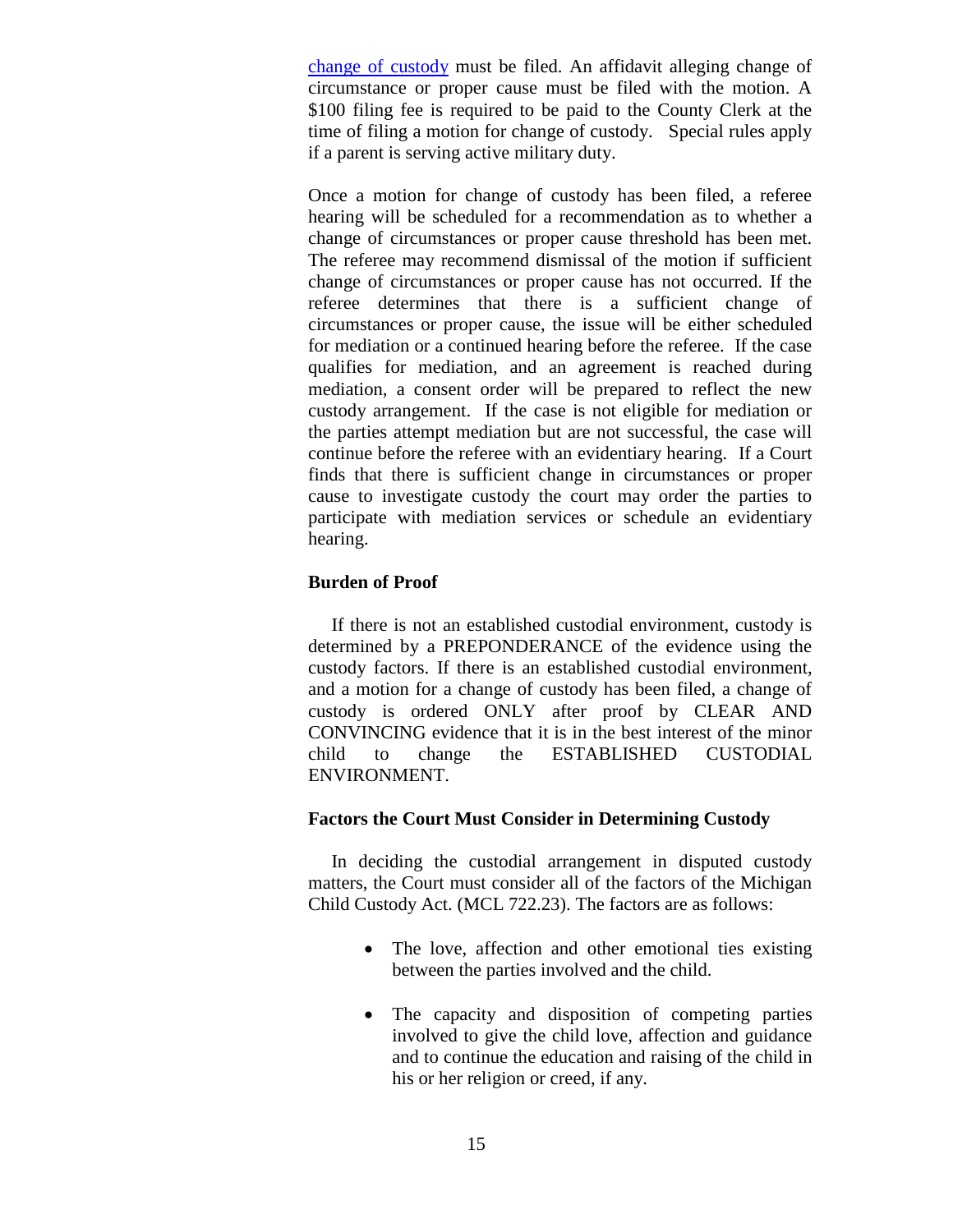- The capacity and disposition of competing parties to provide the child with food, clothing, medical care or other remedial care recognized and permitted under the law of this state in place of medical care, and other material needs.
- The length of time the child has lived in a stable, satisfactory environment and the desirability of maintaining continuity.
- The permanence, as a family unit, of the existing or proposed custodial home or homes.
- The moral fitness of the parties involved.
- The mental and physical health of the parties involved.
- The home, school and community records of the minor child.
- The reasonable preference of the child, if the court considerers the child to be of sufficient age to express preference.
- The willingness and ability of each of the parties to facilitate and encourage a close and continuing parentchild relationship between the child and the other parent or the child and parents.
- Domestic violence, regardless of whether the violence was directed against or witnessed by the child.
- Any other factor considered by the court to be relevant to a particular child custody dispute.

 The Judge may give each factor greater or lesser weight than other factors when making a custody decision.

## **IV. PARENTING TIME (formerly called visitation)**

Michigan law establishes that minor children have the right to a relationship with both of their parents. Parenting time is the right for a non-custodial parent and children to spend time together when the Court has placed physical custody with the other parent.

 An order may grant "reasonable" rights of parenting time. This gives parents a chance to work out a comfortable schedule by agreement. Parenting time may change as a child becomes older or if one parent moves away. "Reasonable" rights allow parents to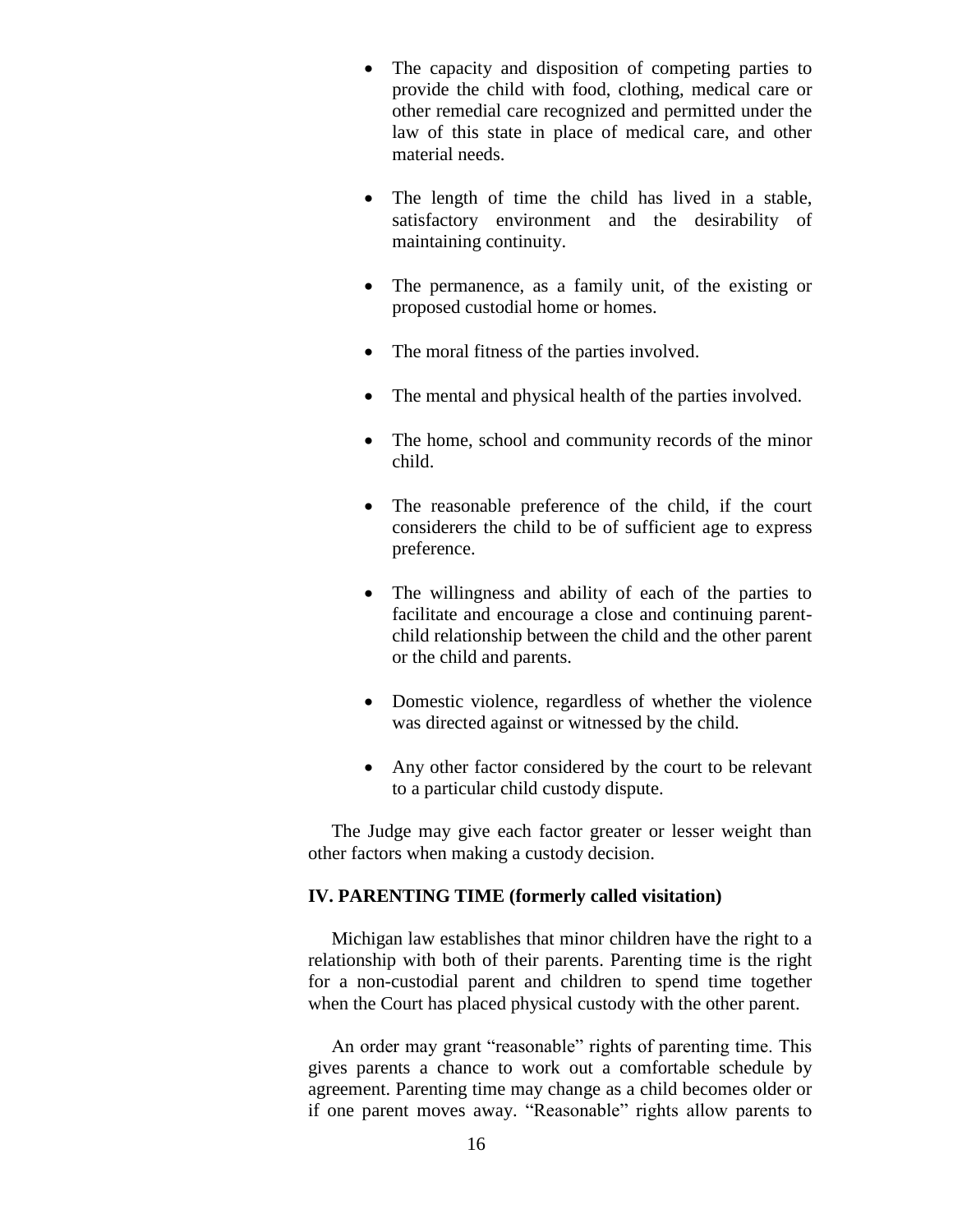make these changes by agreement without going to Court. However, a court order granting only "reasonable" parenting time does not resolve any issue when parents cannot agree. The Court and Friend of the Court cannot enforce parenting time terms that are not provided in an order. If a court order grants only "reasonable" parenting time and the parents cannot agree to a schedule, a motion must be filed to set a specific parenting time schedule. Therefore the order should provide for specific parenting time to take place in the event of a dispute. An order may grant "reasonable rights of parenting time by agreement of the parties and if there is no agreement, the standard (typical) Friend of the Court schedule, which includes 78 overnights, is to be followed". This provision allows parents to agree to any parenting time schedule that meets their needs and resolve issues if they cannot agree (see wallet card back of brochure). A court order may provide for specific parenting time that is different than the standard schedule.

 During a person's parenting time, that parent is responsible for all ROUTINE decisions affecting the child. The Michigan Child Custody Act lists factors that the Judge or referee may consider when determining the frequency, duration, and type of parenting time to be granted. MCL 722.27a (6).

### **Friend of the Court "Typical" Parenting Time Schedules**

 If parties are unable to work out parenting time, the Friend of the Court may recommend a "typical" schedule. A ["typical"](https://www.stclaircounty.org/Offices/foc/parenting.aspx?meid=116) schedule has been determined for parents living within 200 miles and a ["typical" long distance schedule](http://www.stclaircounty.org/Offices/foc/forms/Parenting%20time%20typical%20long%20distance%20schedule.pdf) for parents living more than 200 miles apart. (See Parenting Time Standard Schedule on our website).

 The schedule for parents living less than 200 miles apart designates which week-ends with father and which are with mother. Both schedules specifically reflect holidays/school breaks and summer weeks the children are to be with each parent.

## HOLIDAY, SUMMER AND EXTENDED PARENTING TIME BREAKS TAKE PRECEDENCE OVER OTHER SCHEDULED PARENTNG TIME.

 Whenever a more specific holiday (i.e. Mother's Day), summer, or extended parenting time is scheduled, it takes precedence over any regularly scheduled parenting time. When the holiday, summer or extended parenting time concludes, the regular alternating weekend schedule will resume as if it had not been interrupted.

 The Friend of the Court may recommend a different schedule. A recommendation is based on many factors including the past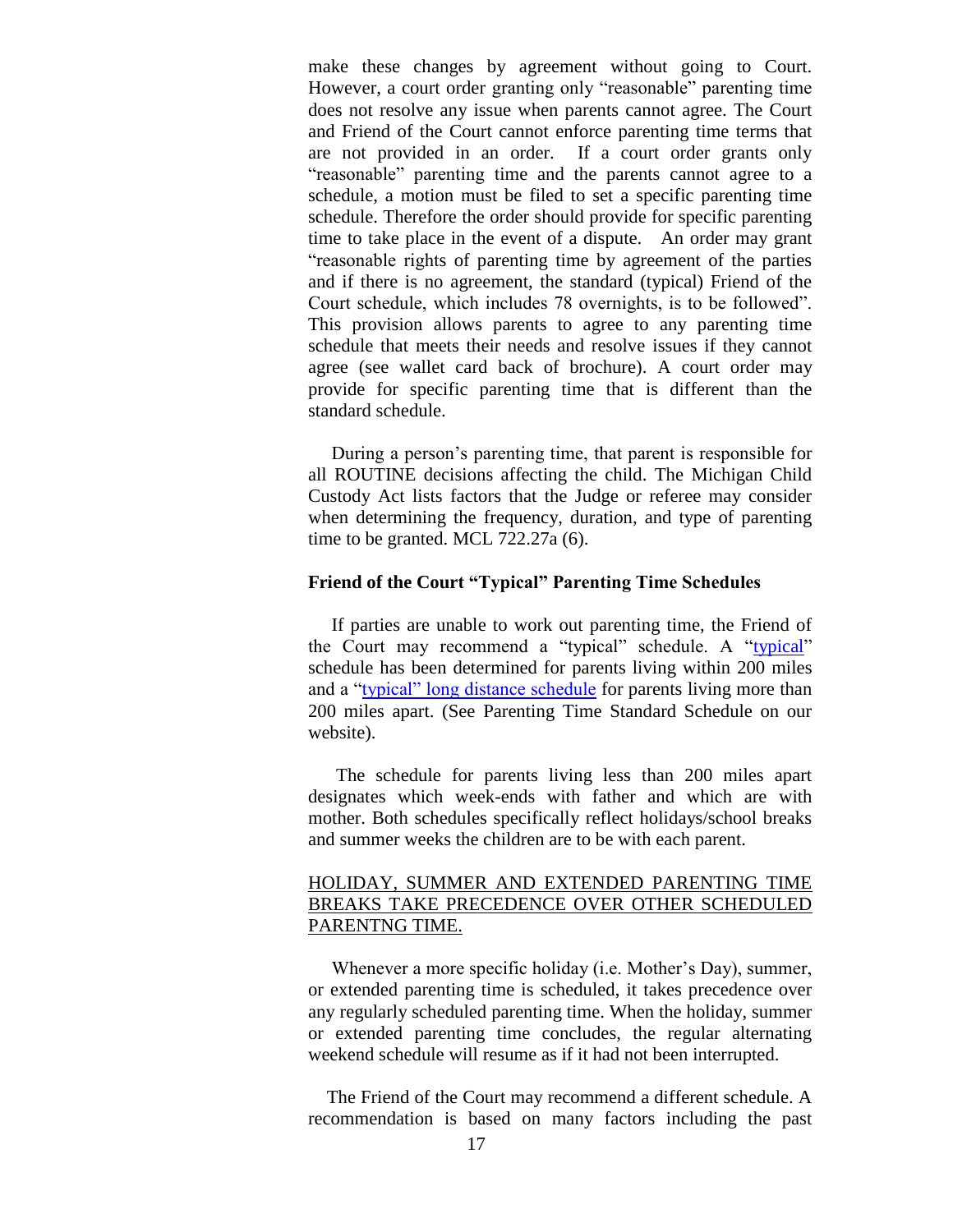parent-child (ren) relationship, the age, and developmental needs of the child (ren), the location of each parent's residence and consideration of any special circumstances.

### **Parenting Time Guidelines**

1. A one-half hour UNAVOIDABLE delay grace period is allowed on rare occasions for picking up and returning the minor child (ren). When an unavoidable delay occurs, immediately contact the other parent.

2. Support and parenting time ARE NOT dependent on each other under the law. If you are the non-custodial parent and are having problems with parenting time, you must still pay support. If you are the custodial parent and are not receiving child support, you are still required to allow parenting time.

3. Make-up parenting time will be allowed only when the non-custodial parent is denied parenting time due to the nonavailability of the minor child (ren). The non-custodial parent is not entitled to make-up parenting time when time is missed due to conflict with his/her schedule. A request for make-up parenting time must be submitted to the Friend of the Court Office, in writing, within 56 days after the parenting time has been denied. Parenting time complaint forms are available at the Friend of the Court Office and on the Website.

Parenting time is your child's right. Responsible parents will put their differences aside and see to it that parenting time occurs regularly.

### **Parenting time guidelines for the non-custodial parent**

- Be on time. If you are more than one-half hour late, the custodial parent does not have to wait and you will not be entitled to make-up parenting time.
- Spend parenting time with your child (ren). Too often children are left with relatives, boyfriends, girlfriends, spouses, etc. Your child (ren) needs time with you. Consistent parenting time is very important.
- Parenting time does not have to be a constant round of movies, ball games, restaurants, etc. Do some quiet or casual things with your child (ren).
- Return all items sent, e.g. clothing, gifts, medication, etc. at the end of the parenting time.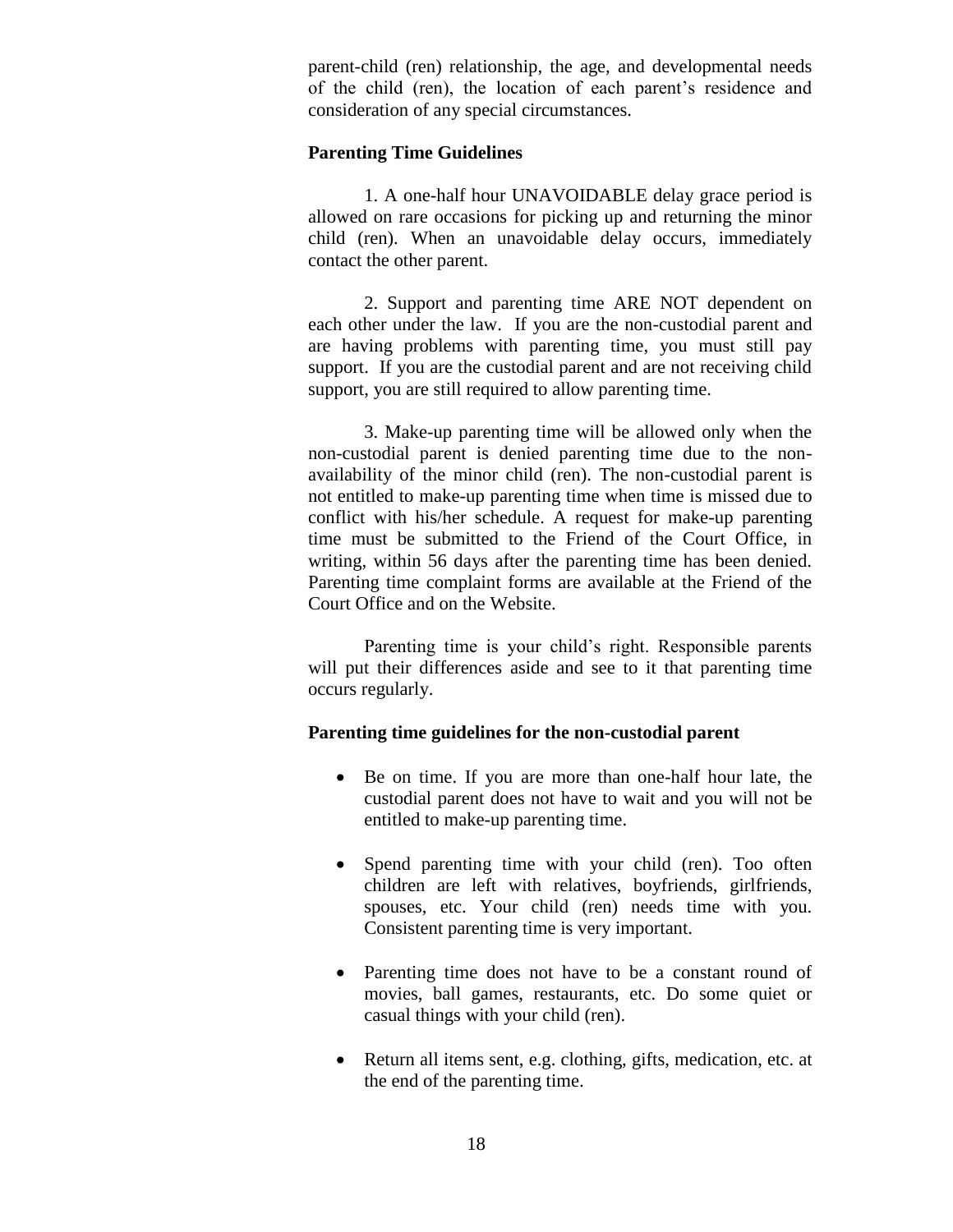- If your child (ren) is taking medication, make sure it is given at the proper time in the proper dosage.
- If your child (ren) becomes ill, take appropriate action and contact the other parent.
- During parenting time, do NOT tell your child (ren) you will have custody someday. If you feel a change is in order, take the proper legal steps. DO NOT discuss custody, parenting time or support issues with your child (ren).
- If you are denied your court ordered parenting time, you must submit a written complaint to the Friend of the Court within 56 days of the denial.
- If you do not have a valid driver's license, a responsible licensed relative or friend must do the driving for parenting time transportation.

### **Parenting time guidelines for the custodial parent**

- Do everything possible to encourage parenting time.
- Let your child (ren) enjoy and have fun being with the other parent. Do not make your child (ren) feel guilty for loving both of their parents.
- Let your child (ren) enjoy gifts from the other parent.
- If your child (ren) is on medication, be sure to send the medication and instructions.
- Understand that under certain circumstances, it may be necessary for another person to drive your child (ren) for purpose of parenting time. Also, child care may be provided by another person during parenting time.

#### **Parenting Time Enforcement**

 The Friend of the Court is required to provide enforcement services for parenting time orders.

 The Friend of the Court initiates enforcement by sending a copy of a written (complaint submitted by the parent alleging violation of a custody or parenting time order) to the accused party within 14 days of when the office receives the complaint. A complaint alleging violation of a parenting time order must be submitted to the Friend of the Court Office within 56 days of the alleged violation. The parent accused of violating an order has 21 days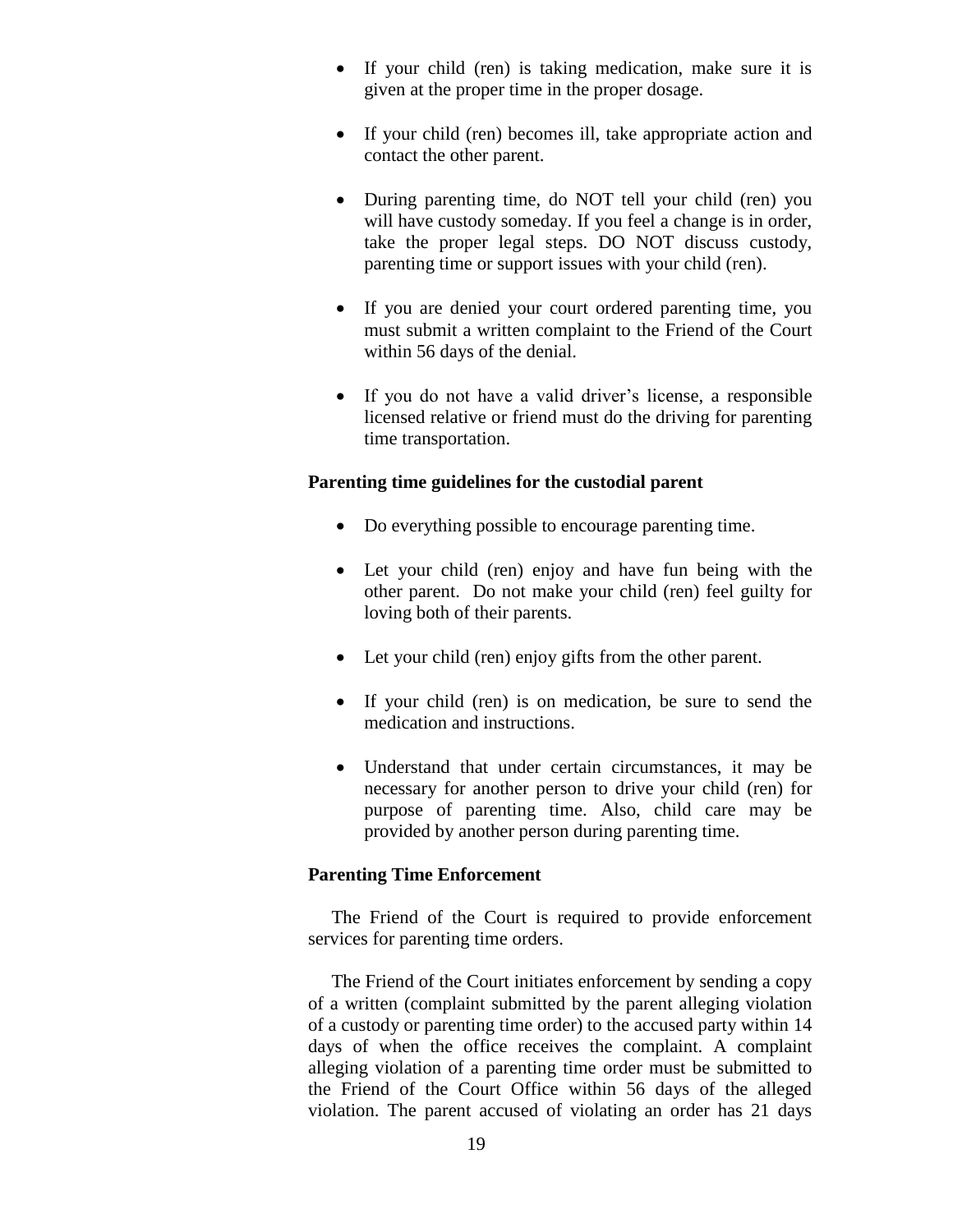from the date the complaint is mailed from the Friend of the Court Office to respond to the complaint. The Friend of the Court will take further action if it is determined that the alleged violation can be addressed by statutorily established actions. By statute, the Friend of the Court may apply a make-up parenting time policy, start an action (before a referee or Judge) requiring the party to show cause why the court should not find the party in contempt of its order, schedule a hearing for modification of existing parenting time provisions, schedule mediation, or schedule a joint meeting with the parties. There is no fee to enforce a parenting time order.

 The Friend of the Court will not respond to an alleged violation over 56 days from the occurrence. The Court may order costs, fines or fees associated with parenting time violations against either party when warranted. The Friend of Court cannot enforce issues that are not in your court order. Typical examples of unenforceable matters could be haircuts, bedtime routines, dietary choices, after school activities, etc.

#### **Hague Convention**

 All orders must contain language that prevents parents from exercising parenting time in a country that is not a party to the Hague Convention. However, parents may agree to allow parenting time in such a county so long as the parents submit their agreement in writing to the court.

#### **Modification of Parenting Time Orders**

 If both parents agree to change the parenting time order, they may execute a consent order for a specific parenting time schedule. Consent orders are available at the Friend of the Court office and on the website.

 If parents do not agree to change a parenting time schedule, either party may file a [motion for a change in the parenting time](http://www.stclaircounty.org/Offices/foc/forms/Motion%20parenting%20time.pdf)  [order.](http://www.stclaircounty.org/Offices/foc/forms/Motion%20parenting%20time.pdf) The motion and [instructions](http://www.stclaircounty.org/Offices/foc/forms/Motion%20instructions%20parenting%20time.pdf) are available at the Friend of the Court office and on the website. A \$100 fee is required to be paid to the County Clerk at the time the motion is filed. A party may also contact an attorney to prepare and file a motion to modify a parenting time order. A referee hearing will be scheduled when a motion is filed to modify a parenting time order. The referee will make a recommendation either to modify parenting time or dismiss the motion. The recommendation will be reflected in a proposed order and sent under the 21 day objection procedure. If neither party files objections to the proposed order, the order will be signed by the Judge and parties are to follow that court order. If either party files an objection to the proposed order reflecting the recommendation of the referee, within the 21 day period, the issue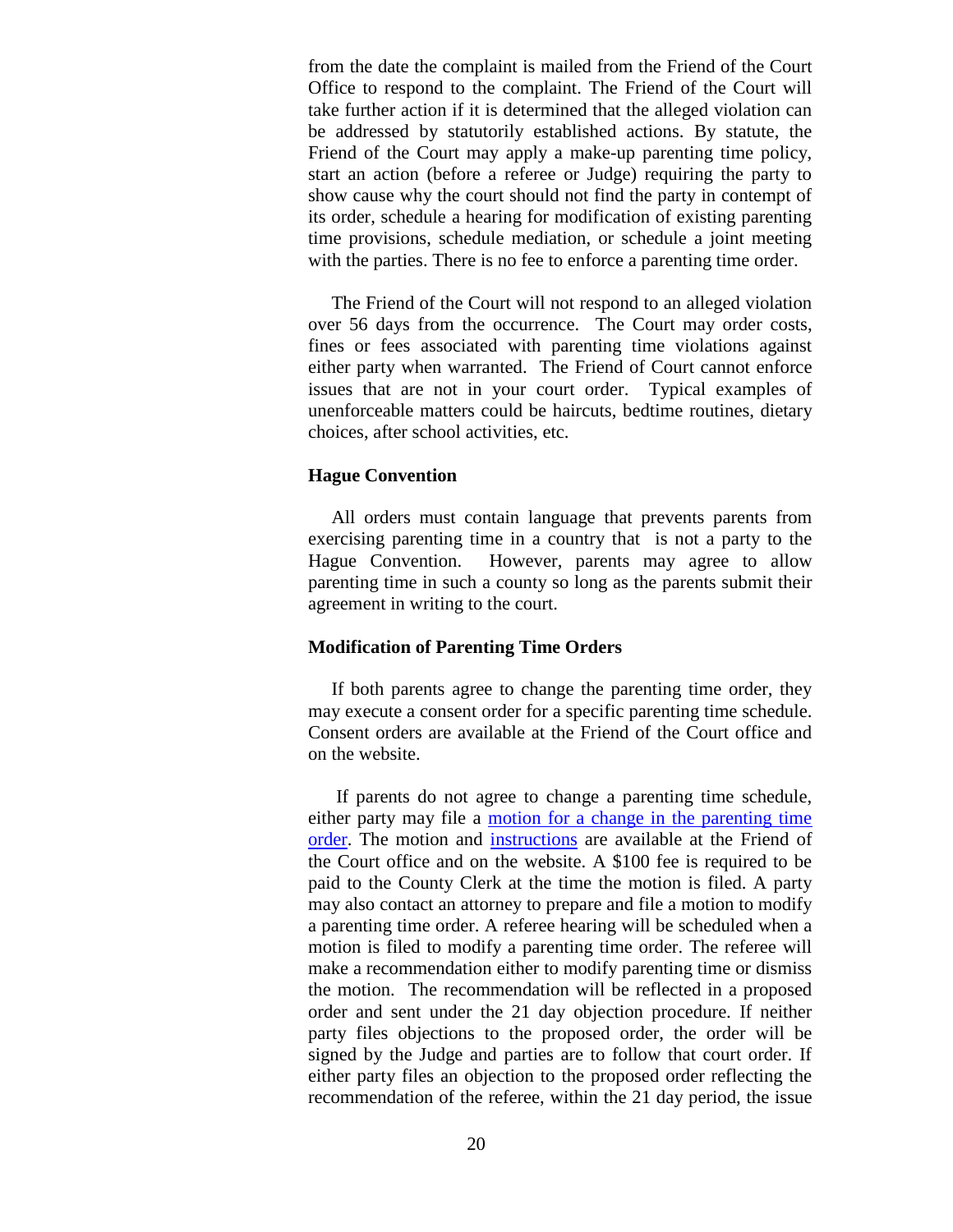will be set before the Judge. The parenting time schedule will not change until the Judge makes a final determination.

#### **Parenting Time Credit (Abatement)**

For orders entered prior to October  $1<sup>st</sup>$ , 2008, the Michigan Child Support Formula allows a general care child support account credit when the non-custodial parent has the children for six consecutive overnights or longer. Orders entered on or after October  $1<sup>st</sup>$ , 2008, do not include this provision since parental offset is included in the Support Formula. If the order allows for abatement, the non-custodial parent should report the dates promptly, in writing, to the Friend of the Court at the conclusion of the parenting time period. These dates will be confirmed with the custodial parent and credit then given on the account. If the dates are disputed, a referee hearing may be scheduled. Your court order will specify the amount of credit to be received. Orders entered prior to October  $1<sup>st</sup>$ , 2008, allow a 50% credit, unless otherwise ordered. The new 2008 formula is based on parental time offset which eliminates parenting time abatements and the shared economic responsibility formula. When a credit has occurred, do not request that your employer adjust your withholding order reflecting a 50% reduction. Contact the Friend of the Court and instructions will be given with regard to handling the credit on your particular case. [Parenting time abatement requests](http://www.stclaircounty.org/Offices/foc/abatement_form.aspx) should be submitted within 6 months from the conclusion of the parenting time and if not submitted within one year, abatement will not be given.

#### **100 Mile Law**

 Parents awarded joint legal custody of a minor child who resided less than 100 miles from each other at the time the order was entered, shall not change the legal residence of the child more than 100 miles from the other parent unless the other party gives written [consent](http://www.stclaircounty.org/Offices/foc/forms/Consent%20order%20change%20of%20legal%20residence-domicile.pdf) or permission has been granted by the court. (Each parent's residence is considered a legal residence of the child for purpose of this provision.) If the other parent does not agree, a [motion to change legal residence must be filed.](http://www.stclaircounty.org/Offices/foc/forms/Motion%20change%20of%20legal%20residence-domicile.pdf) A filing fee of \$100 is required to be paid to the County Clerk at the time of filing a motion for change of legal residence. Consent orders and motions are available at the Friend of the Court Office and on the website.

### **Change of Domicile**

 The domicile (permanent residence) of a minor child may not be moved from the state of Michigan without the consent of the other parent or permission of the court. This provision refers to the domicile of the parent awarded physical custody or each parent if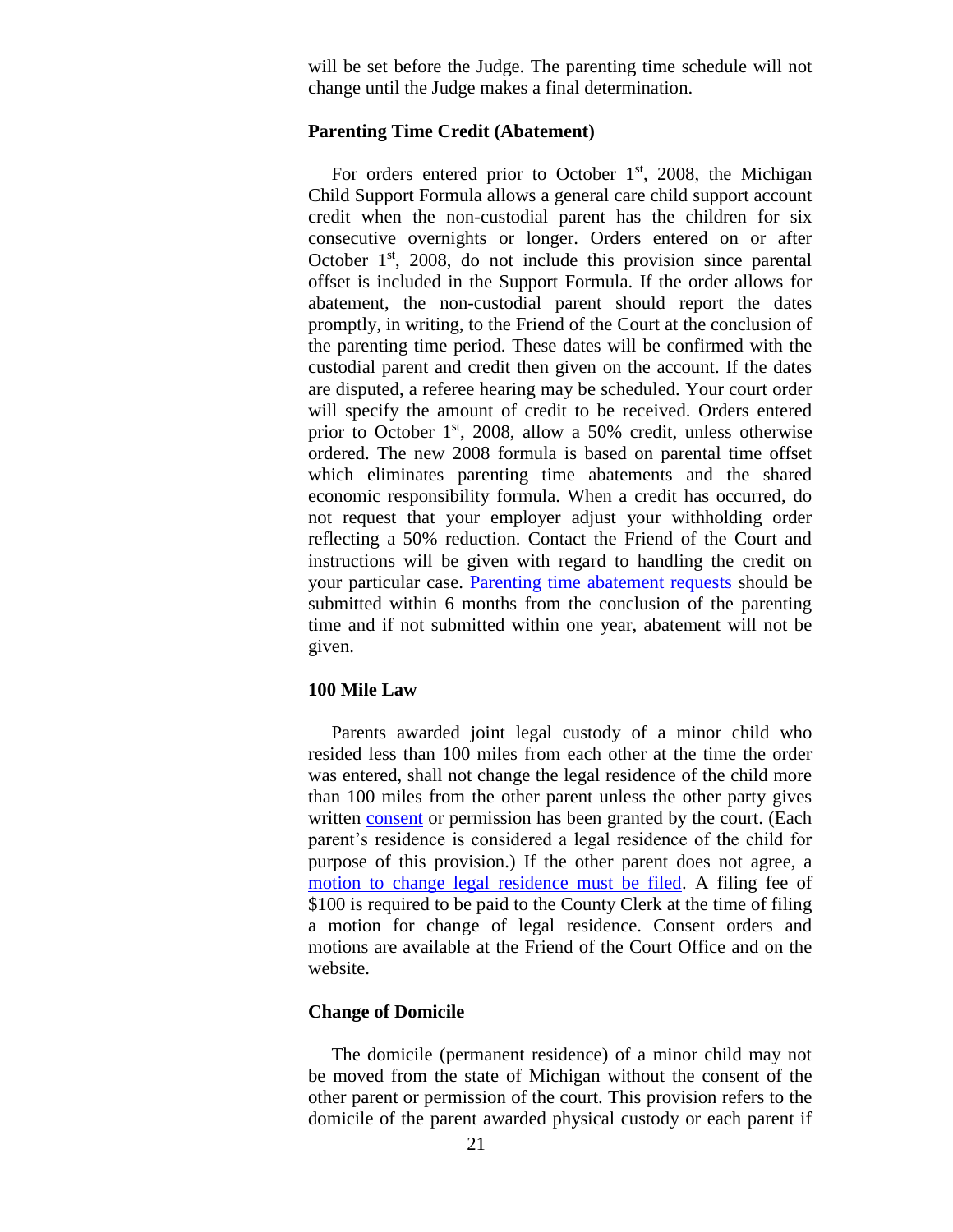awarded joint physical custody. If parents do not consent to a [change of domicile,](http://www.stclaircounty.org/Offices/foc/forms/Consent%20order%20change%20of%20legal%20residence-domicile.pdf) a [motion to change domicile](http://www.stclaircounty.org/Offices/foc/forms/Motion%20change%20of%20legal%20residence-domicile.pdf) must be filed. A filing fee of \$100 is required to be paid to the County Clerk at the time of filing a change of domicile motion. A parenting time schedule will be reflected in the order if a change of domicile is granted. If a change of legal residence or domicile changes the established custodial environment, a motion to change custody should also be filed. Consent orders and motions are available at the Friend of the Court and on the website.

## **Grandparent Visitation**

 Pursuant to statute effective January 3, 2005 (Act No. 542, Public Acts of 2004) Grandparents must file an action in Circuit Court for grandparent visitation.

## **V. SUPPORT**

 A support order is any order entered by the court which requires payment of support.

Support may include:

- Child support
- Spousal support/Alimony
- Obligation to pay a portion of premiums to insure the minor children
- Obligation to pay a portion of uninsured medical expenses
- Obligation to pay portion of confinement expenses (these are ordered when there are uninsured expenses for the cost of a birth of a child of unmarried parents)
- Obligation to pay a portion of child care expenses

## **Support Obligation**

 Most non-custodial parents are required to pay support (whether the payer being the mother or father).

 ALL support obligations MUST be reflected on the State Court Administrator Office approved Uniform Support Order forms. Child support is reflected on either [Uniform Child Support Order,](http://courts.mi.gov/Administration/SCAO/Forms/courtforms/domesticrelations/support/foc10.pdf#search="uniform child support order" )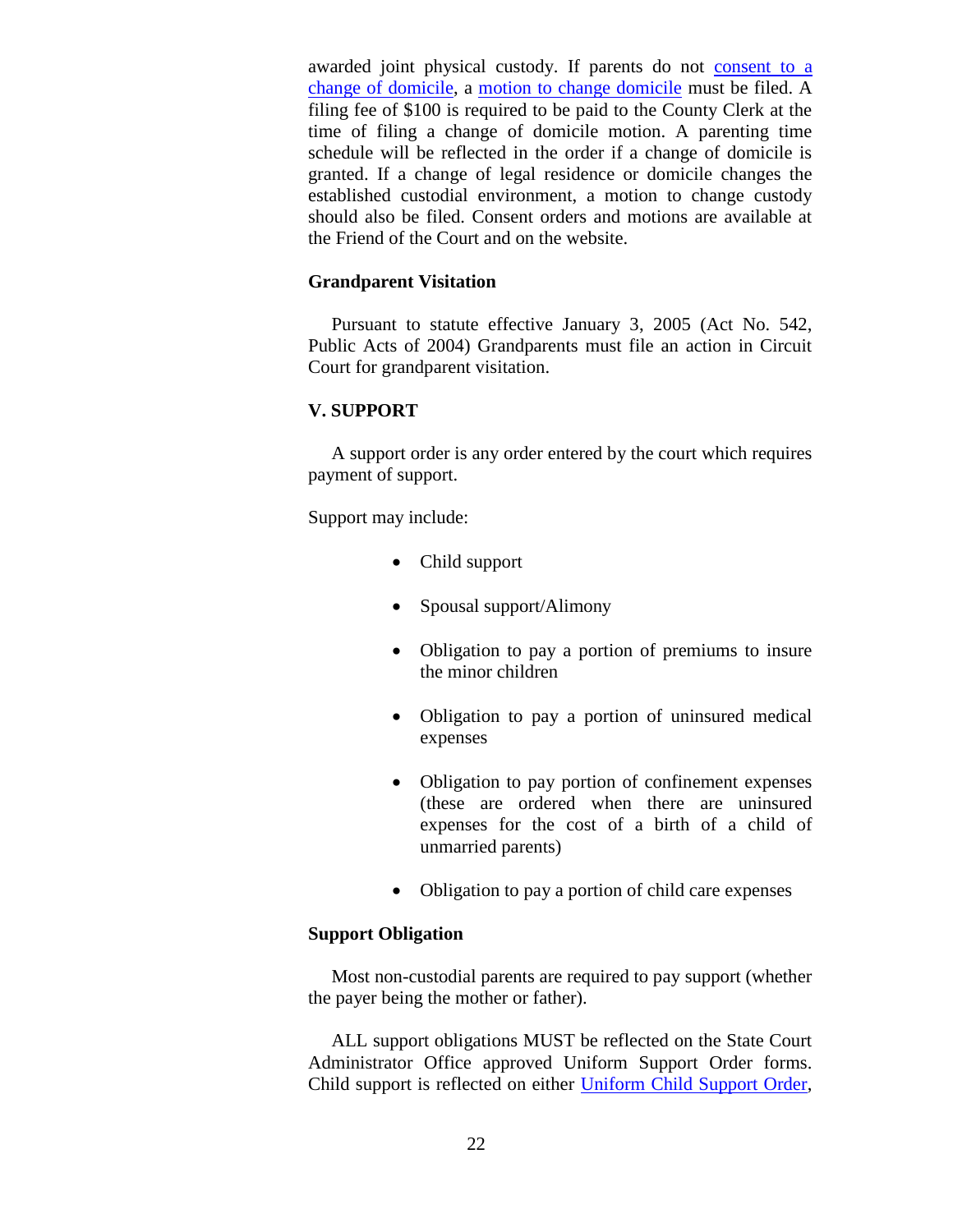## FOC 10/52 or [Uniform Child Support Order –](http://courts.mi.gov/Administration/SCAO/Forms/courtforms/domesticrelations/support/foc10a.pdf#search="uniform child support order no friend of court services" ) No Friend of Court [Services,](http://courts.mi.gov/Administration/SCAO/Forms/courtforms/domesticrelations/support/foc10a.pdf#search="uniform child support order no friend of court services" ) FOC 10a/52a...

 All support obligations must be stated in a monthly amount for each obligation which will charge on the first day of each month. When an order is effective on a day other than the first day of the month the support amount will be pro-rated for the partial month. The support amount does not prorate on the last month of the obligation. Support is to be paid in accordance with the payer's pay schedule (i.e., if paid weekly, support must be paid weekly; if biweekly, support is paid bi-weekly). Support is past-due if it is not paid by the last day of the month in which it charged.

 All provisions of a support order MUST be complied with. DO NOT make private arrangements  $-$  it is possible that credit for payments made directly will not be given.

 The support provisions of an order define the legal obligation to support children. Of course, parents can do more for their children but court orders MUST be complied with FIRST.

 Giving \$30 worth of clothing to your child (ren) is NOT a substitute for a \$30 child support payment. If you wish to buy clothing, toys, etc., that purchase is a gift and credit will not be given on the child support account unless the custodial parent agrees to give credit. You are obligated to pay your court ordered child support even if you have purchased additional items for the child (ren).

 Michigan law requires that the Michigan Child Support Formula be used to determine child support obligations. The Formula MUST be used by the Friend of the Court when making recommendations for child support. The Formula takes into consideration the incomes of both parents, the number of parenting time overnights and allowable deductions. A deviation from this Formula calculation requires that the Formula amount be reflected in the order. The reason why using the Formula would be "unjust or inappropriate" must be clearly stated in writing or on the record. For more information about the child support formula, see the support manual, and its supplement at: [Michigan Child Support Formula](https://www.courts.michigan.gov/siteassets/court-administration/standardsguidelines/foc/child-support-formula-manual-responsive-html5.zip/index.html#t=Child_Support_Formula_Manual%2FChild_Support_Front_Matter%2FChild_Support_Front_Matter.htm)

 Support remains in effect until the child (ren) turns 18 or graduates from high school, whichever is latest, but no longer than age 19.5 if post-majority support is ordered.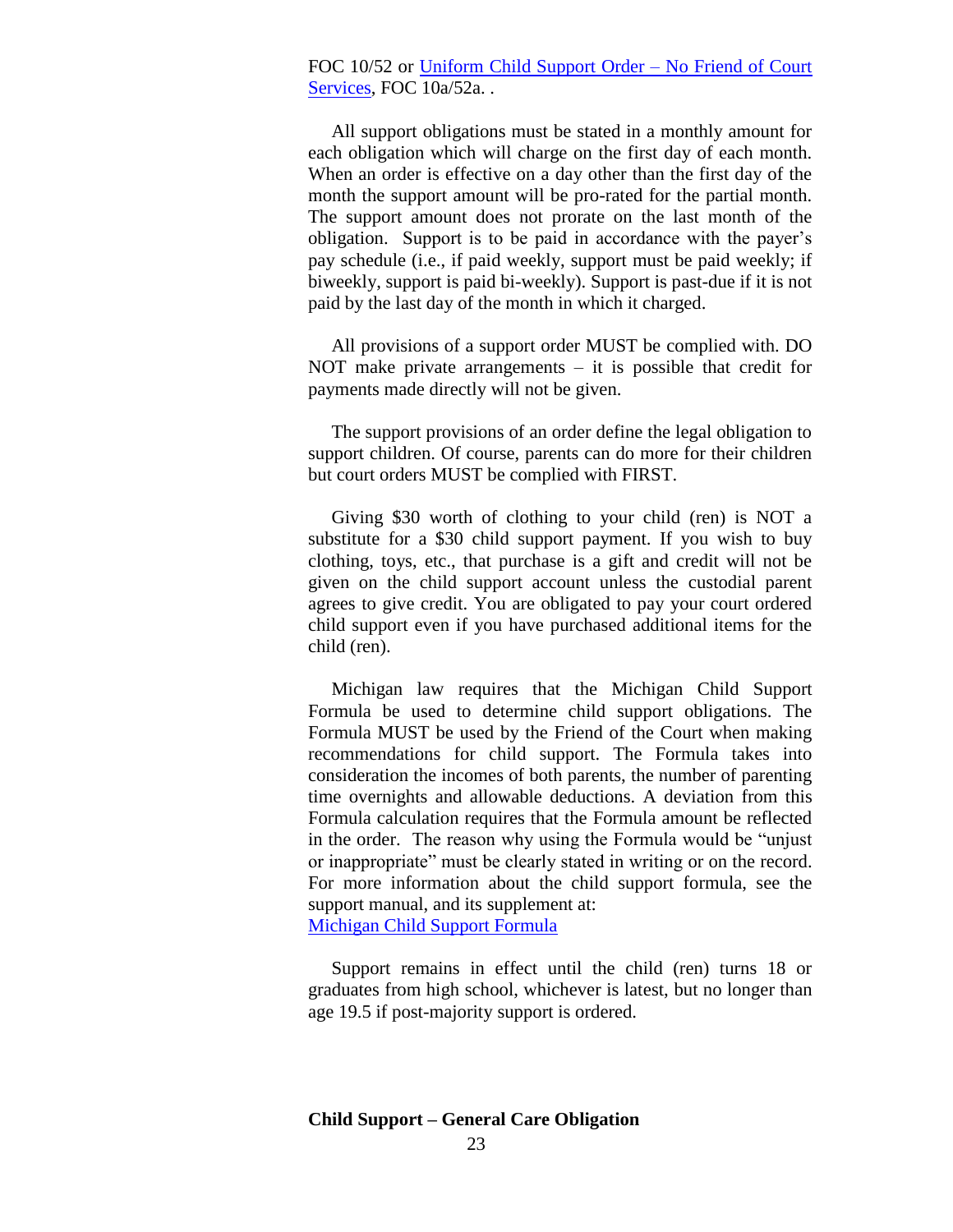Child support is calculated using both parents' incomes and the number of parenting time overnights. Incomes of other spouses are not used. Support calculated as payable to a third party DOES NOT include income of the third party. Each parent may have a court ordered obligation to a third party. Certain adjustments and deductions are allowed by the Formula. Included in a general care support obligation is an allocation of payer's share of the cost to insure the minor children on this case.

#### **Responsibility to Insure**

The Formula requires that a determination must be made regarding availability of insurance at a reasonable cost for the minor child (ren) for each parent. If it is determined that insurance for the minor children is available at a reasonable cost that insurance MUST be obtained by the parent. The determination may result one parent ordered to pay or none, if unavailable or unreasonable. If circumstances change and insurance becomes available at a reasonable cost to a parent, that parent should obtain that insurance. A motion must be filed or review of support requested (if 3 years has passed since last order was entered) in order to have an insurance premium adjustment applied to the support order.

#### **Insurance Cost**

 Once the determination is made as to who must obtain insurance for the minor child(ren), the total monthly premium cost is determined. This cost is then apportioned accordingly to the uninsured medical percentages reflected in your order. (i.e. if the total monthly cost to insure the minor child (ren) is \$100 and payer is ordered to pay 60% and payee 40% of uninsured medical costs, the payer would be required to pay \$60 and payee \$40 of the insurance premium). A determination is then made as to how much each parent is actually paying for insurance and the payer's portion is either added to or deducted from payer's general care child support obligation. Each parent is required to pay a portion of the cost to insure the minor child(ren).

### **Medical Obligations**

 The Formula requires that a percentage apportionment be calculated to reflect the obligation for each parent for uninsured medical costs based on each parent's adjusted net income. These percentages are used to determine each parent's share of premiums to insure the minor child(ren) on a case and uninsured health care expenses (including uninsured confinement expenses on family support actions).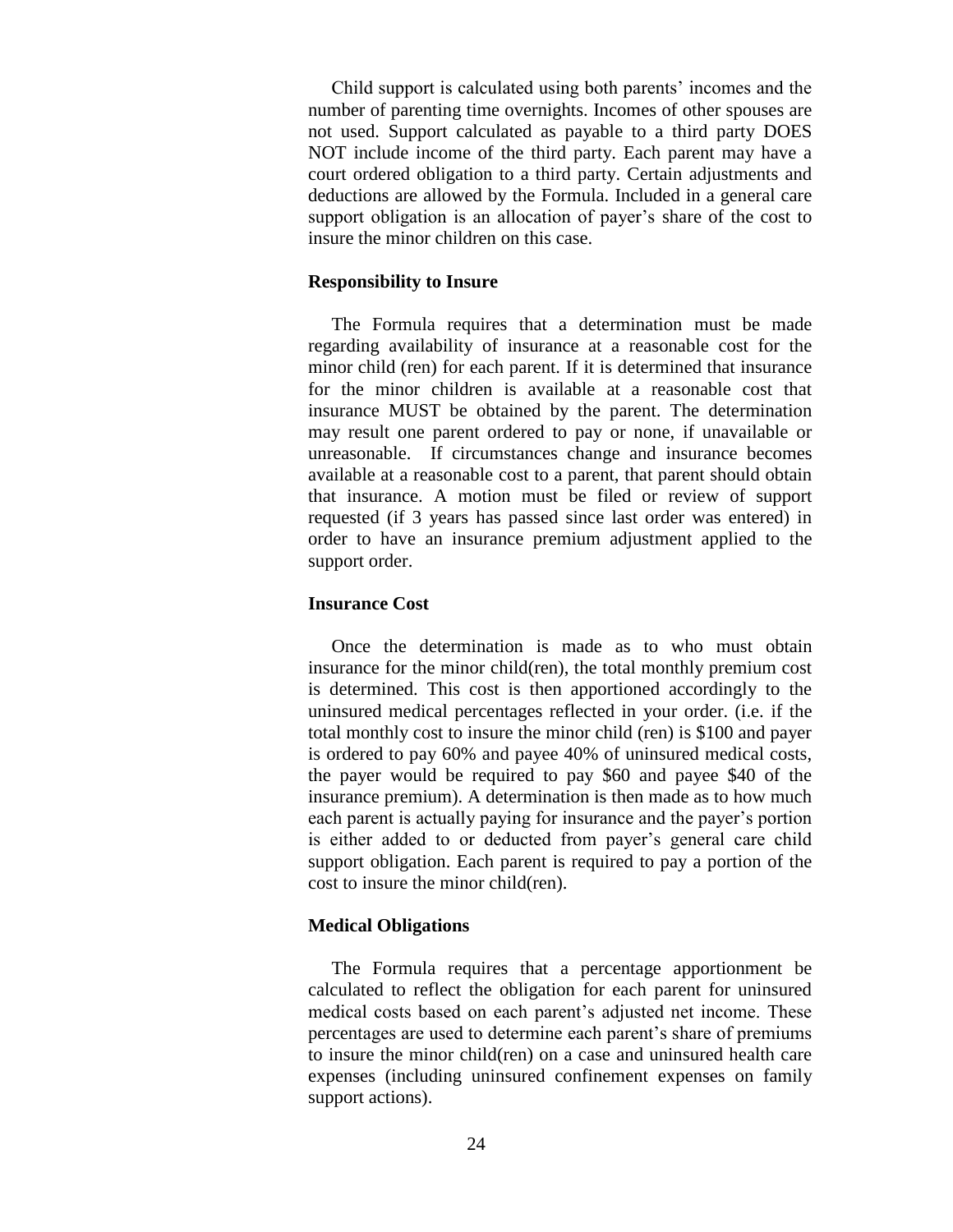#### **Ordinary Uninsured Health Care**

 In addition to general care child support, the Formula requires that an additional obligation charge each month to address "ordinary" uninsured health care expenses for the minor child(ren). These expenses include deductibles, co-pays, prescriptions, etc. The Formula reflects that \$454 per year per child is spent in uninsured health care expenses. This results in a monthly expense of \$37.83 per child. Payer is required to pay the uninsured medical expense percentage calculated in the order on a monthly basis in addition to general care child support. (i.e. if payer is required to pay 50% of uninsured medical, \$18.91 per month would charge in addition to general care child support). Parenting time abatement is not given on the ordinary health care portion of the account.

#### **Extraordinary Uninsured Health Care**

 The support order requires parents to share ALL uninsured health care expenses for the minor child(ren) in accordance with the uninsured medical percentages. The payee may request enforcement of uninsured expenses incurred in excess of the allotted ordinary health care cost of \$454 per year. Pursuant to the Formula, the custodial parent MUST maintain annual ordinary health care expense amounts for the minor child (ren) (with copy of the bill from date of service & explanation of benefits if available) to reflect that the total expense of ordinary health care per year per child for ALL children on the order has been met before any additional bills may be submitted to payer for reimbursement. The [medical accounting form](http://www.stclaircounty.org/Offices/foc/forms/Document%20of%20Ordinary%20Medical%20Expenses.pdf) is available at the Friend of the Court office and on the Friend of Court website to assist payee in keeping records to reflect that the ordinary health care expense has been met. The custodial parent may NOT seek reimbursement for extraordinary uninsured medical expenses for any of the children until the TOTAL combined for ALL children in the case exceeds the ordered amount per child (see your support order for total amount). For example: \$454(1); \$908(2);  $$1,362(3)$ ;  $$1,816(4)$ . A TOTAL amount is required to be spent based on the number of children on the case. The required total could be incurred on behalf of one child that meets the total required for the number of children on the case. (i.e. if there are two children on the case, a total of \$908 must be spent in uninsured expenses before extraordinary expenses will be enforced. That total could have been spent on only one of the children or a combination of the two).

#### **Confinement Expenses**

In family support cases where parents were not married at the time a child was conceived and born, the payer may be ordered pursuant to law to pay a portion of uninsured medical expenses for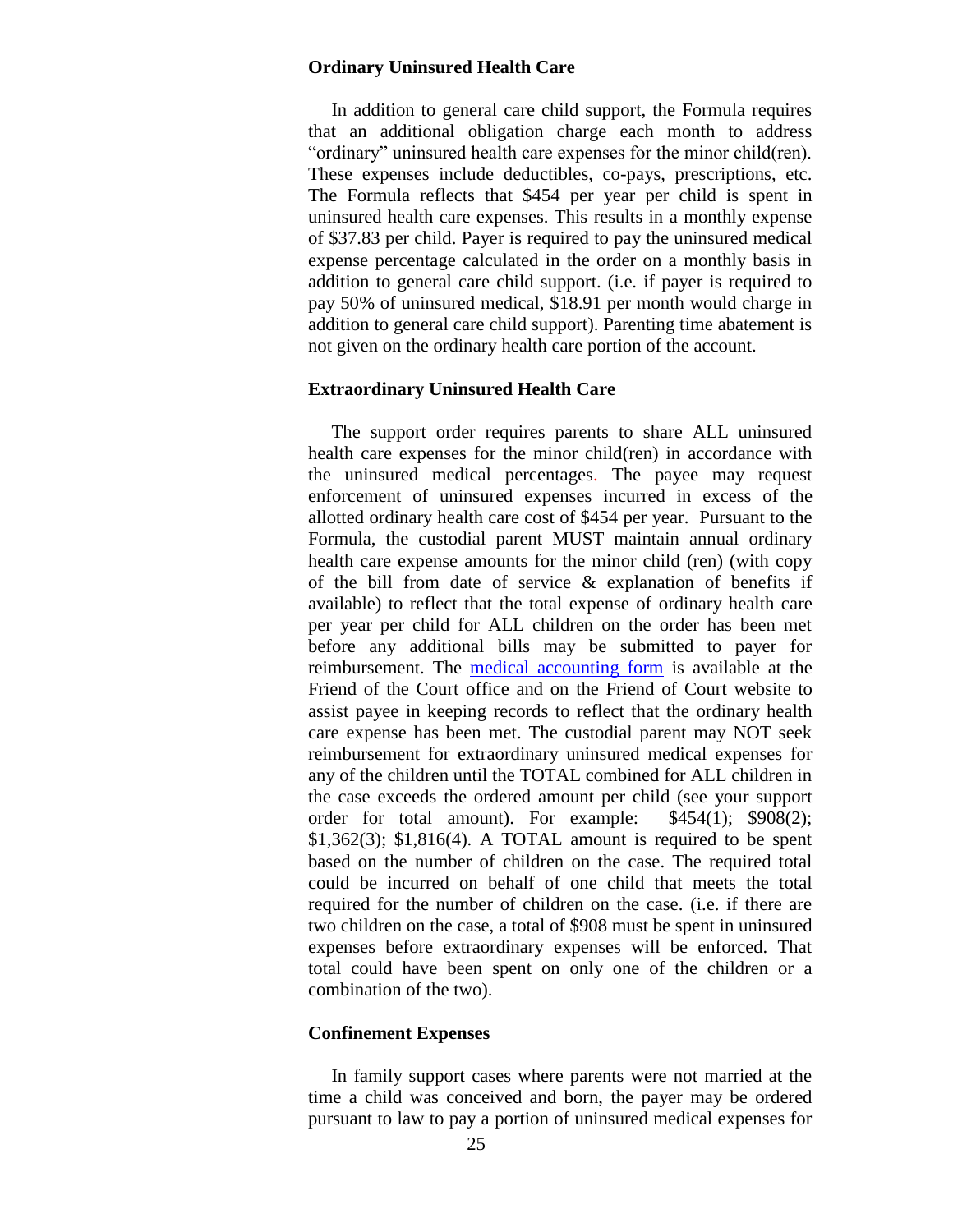reasonable and necessary expenses for the delivery and confinement expenses. This obligation shall charge at the rate of \$25.00 per month until the total amount owed is charged.

## **Child Care**

The Formula also provides that a non-custodial parent pay a portion of work-related child care expenses incurred by the custodial parent. Work-related child care expenses include those child care costs which allow the parent to look for employment, retain paid employment, or to enroll in and attend an educational program. Both parents are required to inform each other and the Friend of Court of any changes in child care expenses. The payer's child care obligation is calculated based on each party's income and verified out-of-pocket child care expenses. (Federal child care credit is factored into the calculation). Child care is calculated on a pro-rated yearly basis and charged monthly as a separate obligation. Parenting time abatement is NOT given on the child care account (as only the weeks child care expenses are incurred are factored into the calculation). Child care may be ordered until August  $31<sup>st</sup>$  immediately following the  $12<sup>th</sup>$  birthday of the child or until child care expenses cease.

### **Stopping support obligation when minor child (ren) resides with payer.**

 Child support obligations will stop if a minor child (ren) reside(s) full-time with the payer of support. The Friend of the Court must be notified in writing of this change of residence of minor child (ren). Support will not be ordered from the other parent unless a change of custody order is entered and support is requested. The prior support order will be re-instated if the minor child (ren) return(s) to reside full-time with payee. A written request to re-instate the support order must be submitted to the Friend of the Court. If the minor child (ren) is not residing with either parent, a motion regarding support should be filed to determine if the child support obligation should be stopped.

#### **Spousal Support/Alimony**

Spousal support/alimony is for the support of the other party on the case. The Friend of the Court makes recommendations for spousal support in response to an order of referral and enforces the payment of spousal support upon written request.

 ALL support obligations MUST be reflected on the State Court Administrator Office approved Uniform Support Order forms. Spousal support is reflected on either [Uniform Spousal Support](http://courts.mi.gov/Administration/SCAO/Forms/courtforms/domesticrelations/support/foc10b.pdf#search="uniform spousal support order" )  [Order,](http://courts.mi.gov/Administration/SCAO/Forms/courtforms/domesticrelations/support/foc10b.pdf#search="uniform spousal support order" ) FOC 10b or [Uniform Spousal Support Order –](http://courts.mi.gov/Administration/SCAO/Forms/courtforms/domesticrelations/support/foc10c.pdf#search="uniform spousal support order no friend of court services" ) No Friend of [Court Services,](http://courts.mi.gov/Administration/SCAO/Forms/courtforms/domesticrelations/support/foc10c.pdf#search="uniform spousal support order no friend of court services" ) FOC 10c.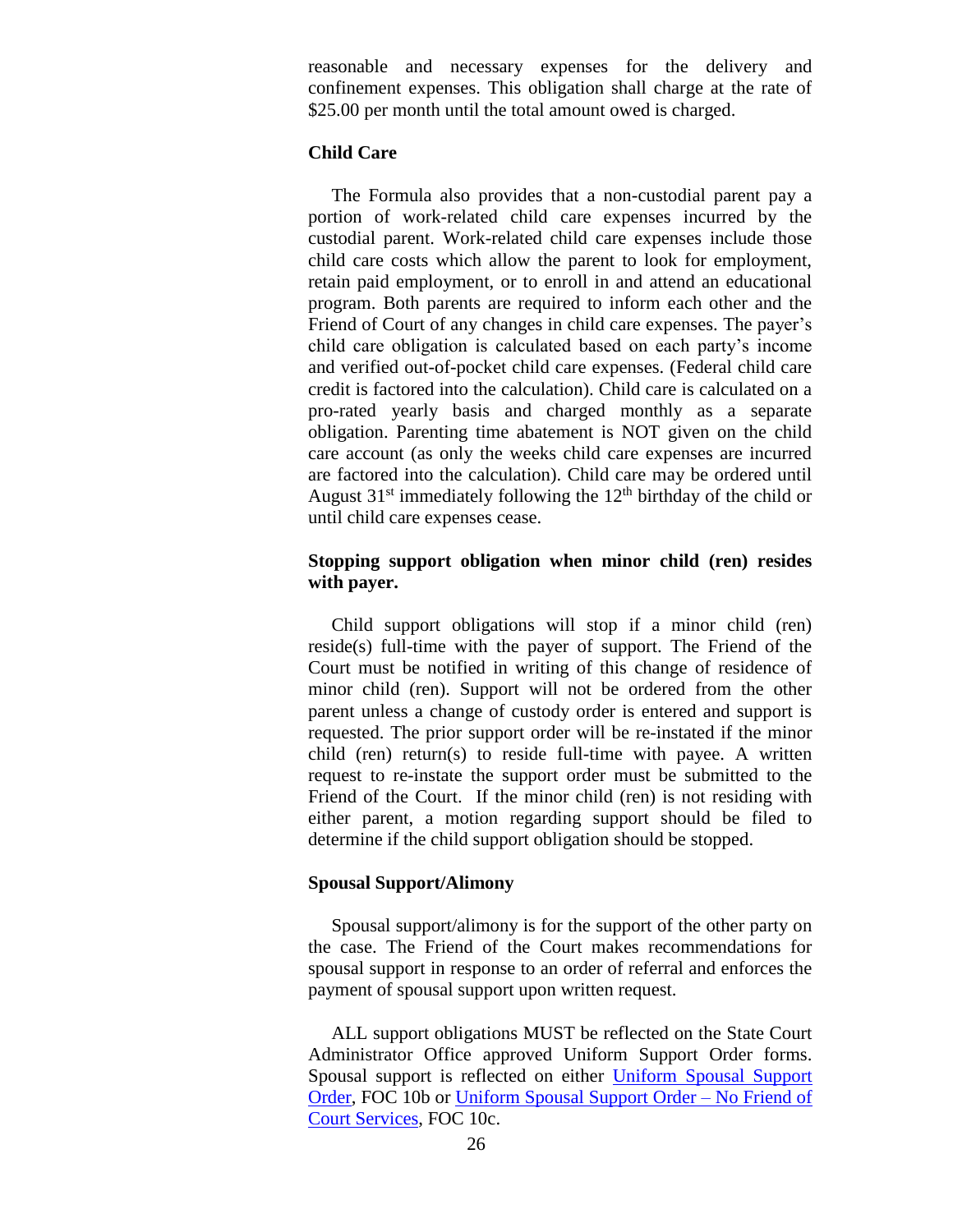#### **Arrears Payments**

 If an arrearage exists, the Formula requires the payer of support, in addition to all current charges and fees, to make monthly payments on the arrearage in the amount of 2% of the total support amount due, but not less than \$50, or more than half the current support charge amount. If no support charge amount exists, then the monthly repayment amount is the last ordered charge amount.

### **Service Fees**

 The payer of support is required to pay service fees as required by law.

### **Payment of Support**

Michigan law requires that every support order provide for immediate and automatic withholding of support payments from any source of the payer's income. A source of income is an employer or any other person or entity that owes or will owe income to the payer. All support orders MUST contain automatic withholding language even if there has been no history of arrears. Parties may opt out of this requirement only after a waiver is signed by the custodial parent and a determination made that the custodial parent is not receiving state assistance (including TANF and/or Medicaid).

 A copy of the order to withhold sums shall be served upon the payer's source of income. The employer shall forward court ordered withholding amounts directly to the Michigan State Disbursement (MiSDU) in the total amount, if applicable, of the monthly support (child support and/or spousal support), child care, medical, arrears calculated pursuant to the Formula and statutory fees.

 Current law requires employers to send support payments to the Michigan State Disbursement Unit in Lansing. All payments must include the following information:

- 1. County No. 74
- 2. Employee Name
- 3. Employee Social Security Number
- 4. Docket Number (upper right hand corner of notice)
- 5. Amount Withheld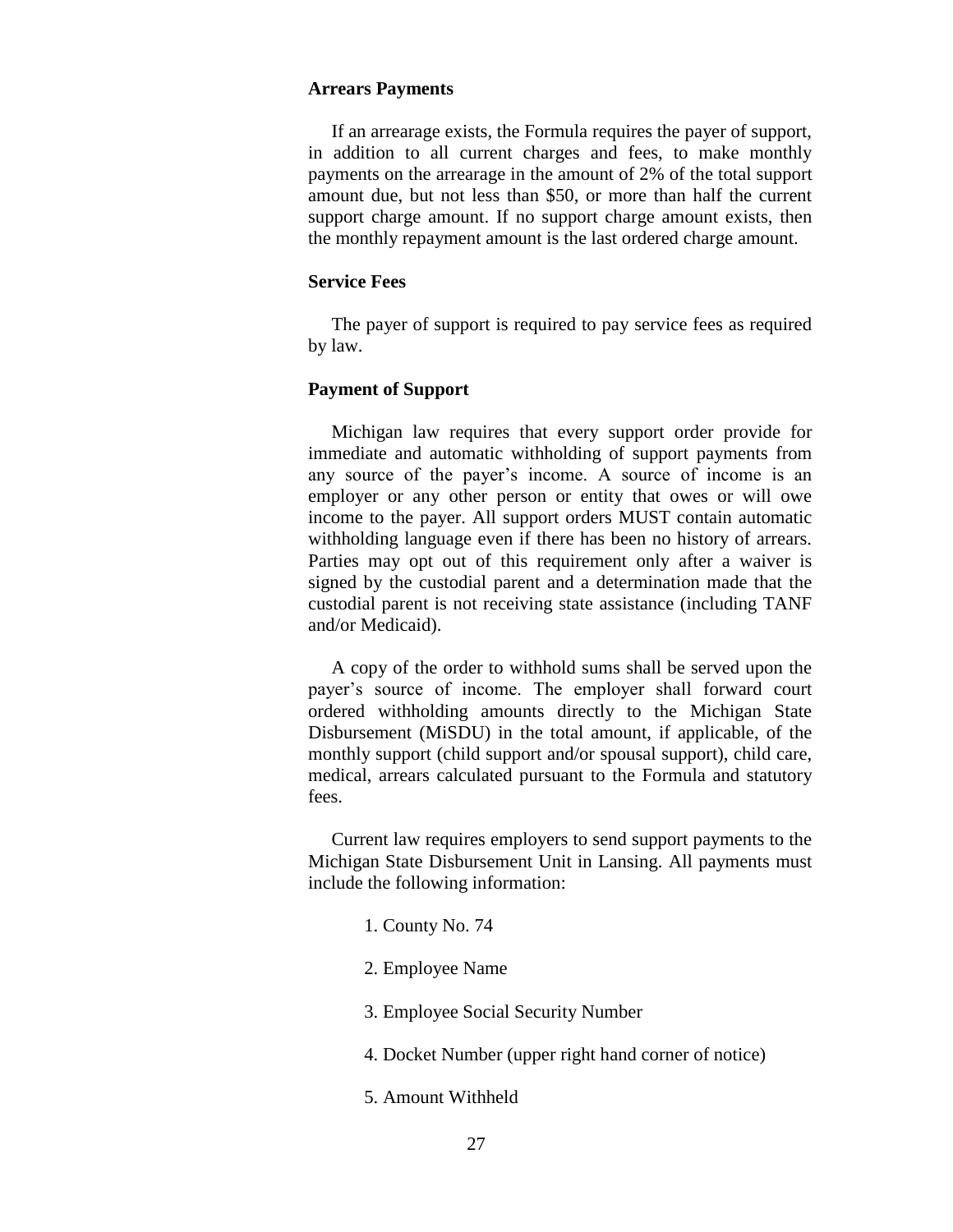#### 6. Date of Withholding

 If the amount withheld by an employer is less than the ordered amount of support (including arrears and service fees), the payer shall make up the difference by paying directly to the MiSDU with a [coupon](http://www.stclaircounty.org/Offices/foc/forms/Temporary%20Payment%20Coupons.pdf) unless directed by the Judge or Referee to make a special payment in cash to the Friend of the Court office. If no withholding order is in effect, the payer MUST forward court ordered payments to the MiSDU with a coupon.

### **Allocation/Distribution**

All payments received through the MiSDU will be applied to accounts according to current law. Payments are forwarded to the custodial parent on the date that they are processed. If a payer had more than one case, all currently charging obligations will be paid before any arrears on any account is paid. The custodial parent will receive the entire monthly court ordered support obligation as it is received. This may result in larger payments in the beginning of the month than at the end. Once all charging monthly obligations have been paid, money will then be applied to arrearages owed on payers' cases. Payments are allocated in proportions to the amounts owed on each case. Arrears payments are applied to payees first and then to state arrears.

#### **Redirection of Support**

Child support may be redirected to a 3rd party who provides actual care, support and maintenance of the minor child(ren) (Guardianship, placement by Probate Court).

#### **Enforcement of Support**

 The Friend of the Court staff reviews all complaints. The Friend of the Court may decide that no action is necessary (a substantial payment may have been received since the filing of the complaint; payee may be in jail, etc.) A delinquency notice or letter may be sent. If a delinquency notice is forwarded and there is no response from the payer, an enforcement hearing may be scheduled.

 The referee or hearing officer will attempt to settle the support issue. Settlements are reached by securing substantial payments on the arrearages, issuing an income withholding order or other arrangement to enforce the support order.

 If heard by a referee, a proposed order will be prepared reflecting the recommendation of the referee and sent to both parties with 21 days to object. If there is an objection filed by either party, the enforcement issue will be continued with a show cause hearing before the Judge. If no objection is filed, the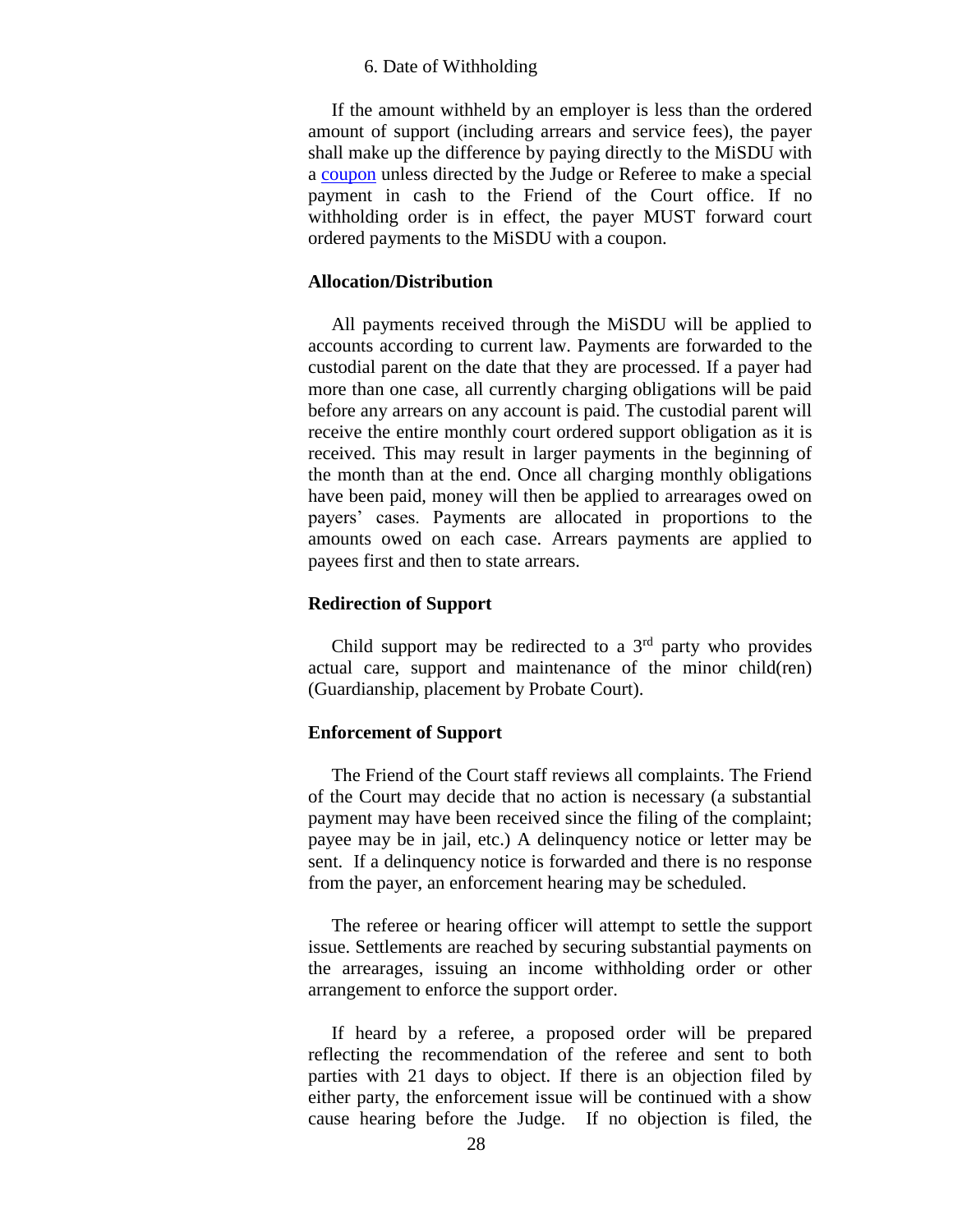payment plan order will be signed by the Judge and will be enforced by the Friend of the Court. If heard by a hearing officer, and an agreement was reached, a consent order may be prepared and entered by the judge. If there is no agreement reached, the case will be scheduled for further enforcement.

 The payer MUST appear in person at the Friend of the Court show cause hearing unless permission to appear by phone is given by the court. Notice sent for the hearing is a show cause order signed by the Judge requiring the payer's personal appearance. Failure to appear for the hearing (or call with permission, at time of the hearing) will result in a [bench warrant](http://www.stclaircounty.org/Offices/foc/bench_warrants.aspx) being issued for the payer's arrest. Incarceration may result when arrested on the bench warrant. Incarceration for failure to pay support does NOT cancel arrears or child support charging.

 The Payer MUST appear if an enforcement show cause hearing is scheduled before a Judge. A party may NOT call for a hearing before the Judge, without permission of the court. Failure to appear before the Judge WILL result in a bench warrant issued for payer's arrest.

### **Common Errors Made by Payers**

1. Failure to include the additional \$3.50 per month for the service fees.

2. Failing to remember that payments were not made during vacations or other periods (lay-offs, strikes, etc) and extra sums were not sent in at a later date to catch up on any missed payments.

3. Failing to pay support when child (ren) spent time with the paying parent (parenting time). Very few orders provide that support will stop during parenting time. All support orders entered after October 1, 2008 factor in the number of parenting time overnights per year and support is set accordingly. Orders entered prior to October 1, 2008 provide that the payer will receive a 50% retroactive credit once that person has had the child (ren) six consecutive overnights. This does NOT mean that a payer may send in only one-half of the ordered child support. The payer must write the Friend of the Court Office or [submit the web form](https://www.stclaircounty.org/Offices/foc/abatement_form.aspx) with the dates that the children (ren) were with him/her. The Friend of the Court will confirm those dates with the custodial parent and adjust the account if credit is to be given.

#### **Credit Bureau**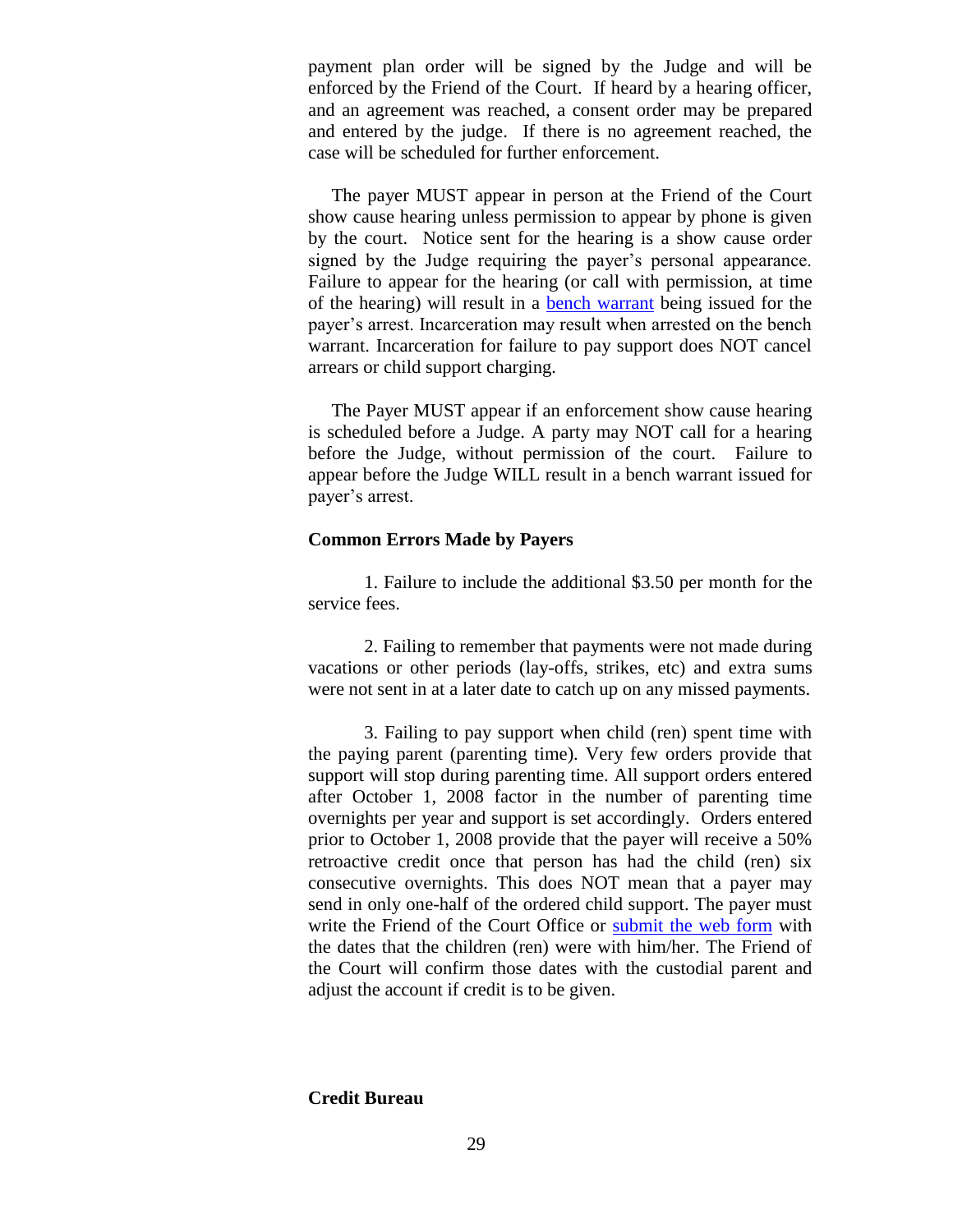Michigan law now requires support arrears be reported to the credit bureau. Arrears in excess of two (2) months currently charging support or \$1,000 if case is arrears only will be reported to the credit bureau. Credit bureau reporting for FOC customers: [https://www.courts.michigan.gov/4a713f/siteassets/publications/pa](https://www.courts.michigan.gov/4a713f/siteassets/publications/pamphletsbrochures/focb/web-view/creditbureauwebpage.pdf) [mphletsbrochures/focb/web-view/creditbureauwebpage.pdf](https://www.courts.michigan.gov/4a713f/siteassets/publications/pamphletsbrochures/focb/web-view/creditbureauwebpage.pdf)

#### **Passport Denial**

 Current law requires that applications for passports be denied if \$2,500 or more is owed in arrears.

### **License Suspension**

 Under certain circumstances various licenses, (including driver's, professional, hunting and fishing) may be suspended if so ordered by the Court.

### **Felony Warrant**

Under limited circumstances a payer who owes large child support arrears could be subject to state or federal felony prosecution. Felony prosecution is at the discretion and initiation of state or federal prosecutors.

#### **Liens**

 Liens exist by operation of law against a payer's real and personal property, including accounts with financial institutions, if arrearage exceeds the amount of periodic payments payable for two months under the support order, and the payer's real and personal property can be encumbered or seized. A payee requesting a lien must provide all information needed to pursue filing a lien, including but not limited to, location and description of the property.

## **Health Care Enforcement**

If the current support order does not reflect monthly charging for Ordinary Health Care Expenses, uninsured expenses are due and payable as they accrue. The custodial parent is to provide the non-custodial parent with a copy of the bill and explanation of benefits from any source of insurance. The non-custodial parent is to pay the custodial parent the portion of the uninsured expense as reflected in the support order. Payment is to be made to the custodial parent or the medical care provider. If the payer does not pay uninsured expenses as required, the custodial parent may submit the bill to the Friend of the Court for enforcement. [Requests](http://www.stclaircounty.org/Offices/foc/Demand_medical.aspx)  [for enforcement of uninsured medical bills](http://www.stclaircounty.org/Offices/foc/Demand_medical.aspx) should be submitted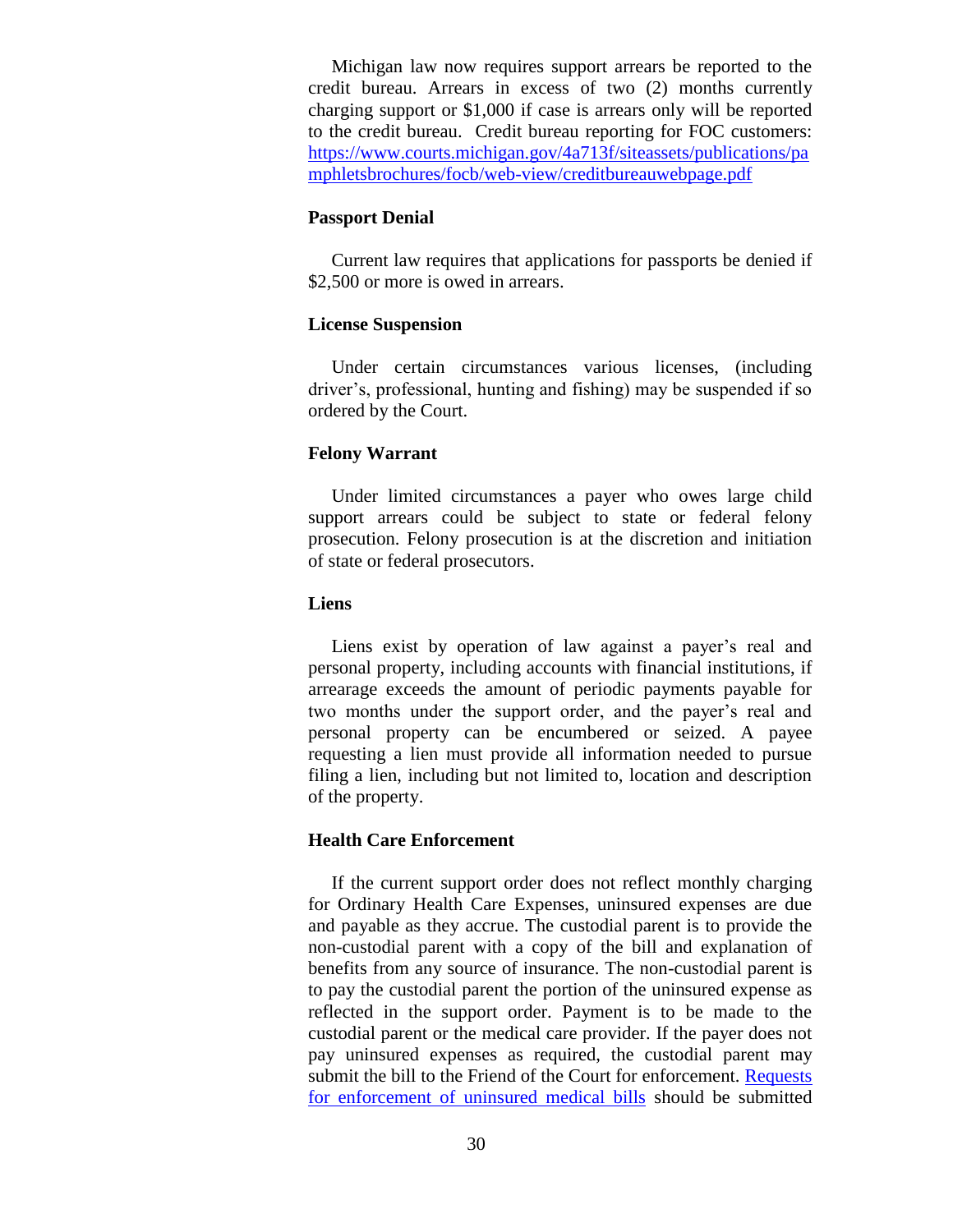within six months from the date of service. Medical bills submitted more than one year from the date of service will not be processed.

 If your current order reflects a monthly charging amount for Ordinary Health Care Expenses, medical bills may be enforced as reflected above but ONLY upon [proof](http://www.stclaircounty.org/Offices/foc/forms/Document%20of%20Ordinary%20Medical%20Expenses.pdf) by the custodial parent that the Ordinary Health Care expenses per year per child has been spent. (See Medical Obligations – Ordinary and Extraordinary in this handbook).

Parties can help enforce medical cost reimbursement by adhering to the following:

1. Medical reimbursement requests must be submitted on the Friend of the Court [Document of Ordinary Medical Expenses](http://www.stclaircounty.org/Offices/foc/medical_forms.aspx) [\(Form #1\),](http://www.stclaircounty.org/Offices/foc/medical_forms.aspx) after all sources of insurance coverage have been exhausted. Explanation of Benefit forms from insurance companies should be attached as well as copies of all bills.

2. The Request for Extraordinary Health Care Payment form must first be submitted to the Obligor. If payment is not received from the Obligor within 14 days, the third page of the Request for [Additional Medical Health](http://www.stclaircounty.org/Offices/foc/medical_forms.aspx) Care form, titled Complaint for Enforcement of Extraordinary Health Care Expenses, must be completed.

3. All Requests for Extraordinary Health Care Expense Payment forms should be submitted to the Friend of the Court within six (6) months from the date of service. Medical bills over one (1) year old will not be processed.

4. The Friend of the Court will forward the Request for Extraordinary Health Care Expense Payment form to the Obligor who will have 28 days to file a valid objection. If no objections are received, the amounts due by the Obligor (if payer on the support account) will be added to a medical account. In the event the Obligor is payee on the account, the account will be adjusted.

5. Once a Demand for Medical payment form is received, all medical payments must be made to the MiSDU if owed by the payer on the account.

#### **Insurance Enforcement**

 Michigan law requires each child support order to contain a clause regarding medical insurance. The order reflects a determination as to who must provide medical insurance for the minor child (ren) based on circumstances at the time the support order was calculated. Parents are required to obtain and/or maintain health care insurance for the child (ren) if that coverage is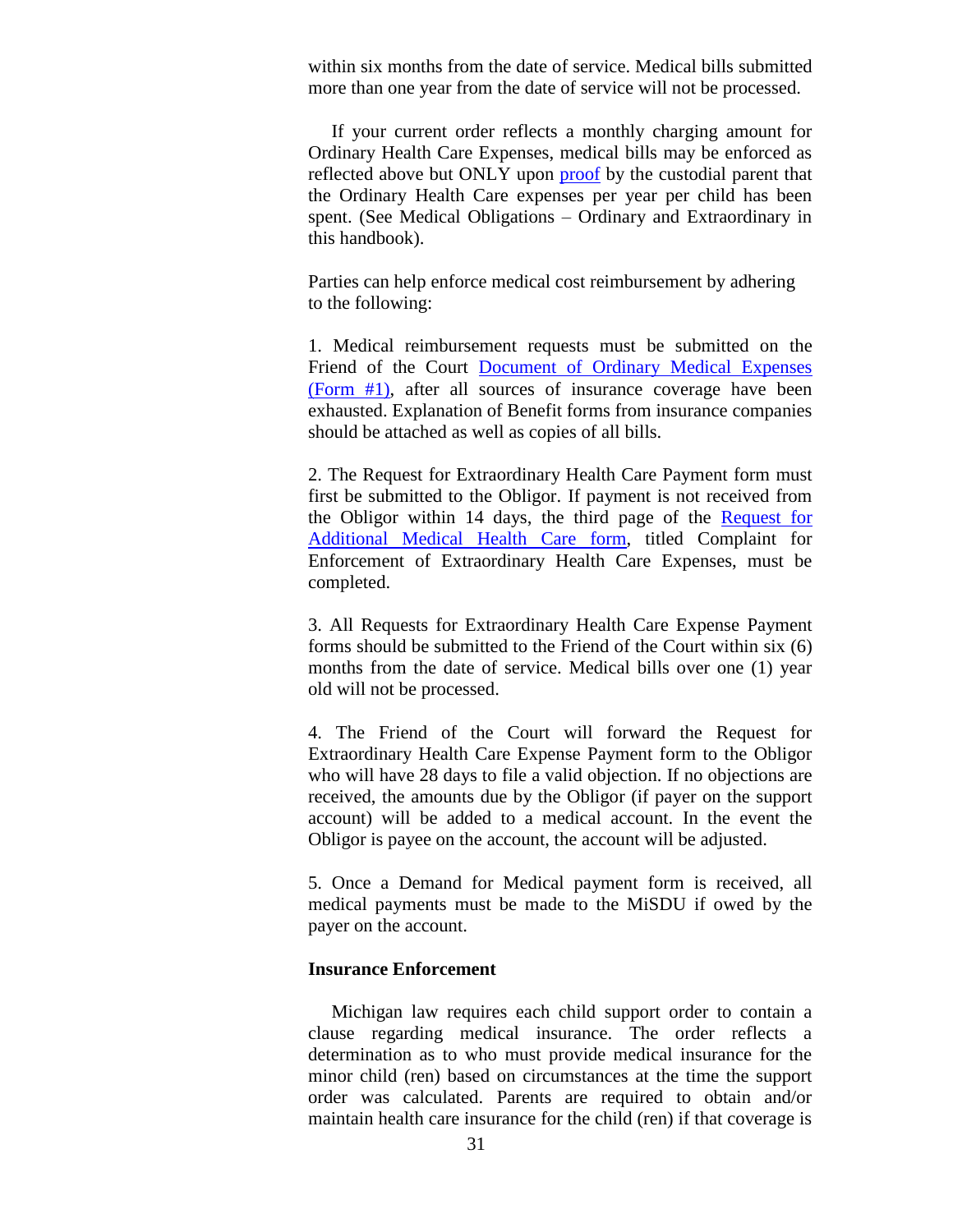available at a reasonable cost as a benefit of employment. The Support formula defines reasonable cost for health care coverage in that it does not exceed five percent (5%) of the gross income of the providing parent.

 If insurance is obtained at a reasonable cost by either parent after the support order has been calculated, that parent must file a motion or request a review (if 3 years has passed since the order was entered) to have the cost of insurance factored into the child support calculation/order.

 The Friend of the Court requires that specific information be submitted which includes:

1. Name of insurance Company

2. Name of Policy Holder

3. Name of Employer if insurance provided through employment.

4. Claim address

5. Group Number and/or Policy Number

6. Effective Date of Coverage for Dependants

7. Type of Coverage: medical, dental, optical, and/or prescription

[\(Health insurance information forms](http://www.stclaircounty.org/Offices/foc/forms/Health_Insurance_Info_Form.pdf) are available at the Friend of the Court office or on the Friend of Court website).

 If a parent is required to provide coverage for the child(ren) and has coverage available through employment but fails to provide coverage, the Friend of the Court will send a medical support notice to the parent's employer. The employer is then required to deduct premiums for coverage.

### **Modification of Support**

 The Friend of the Court will review child support orders once every three years (36 months), automatically in public assistance cases (full grant or Medicaid), and upon [written request](http://www.stclaircounty.org/Offices/foc/forms/Support%20Complaint%20or%20Review%20Request%20Form.pdf) in all other cases, when eligible. A motion to review support may be filed by either party (or through an attorney) any time there is a change in circumstances.

**Threshold for Modification**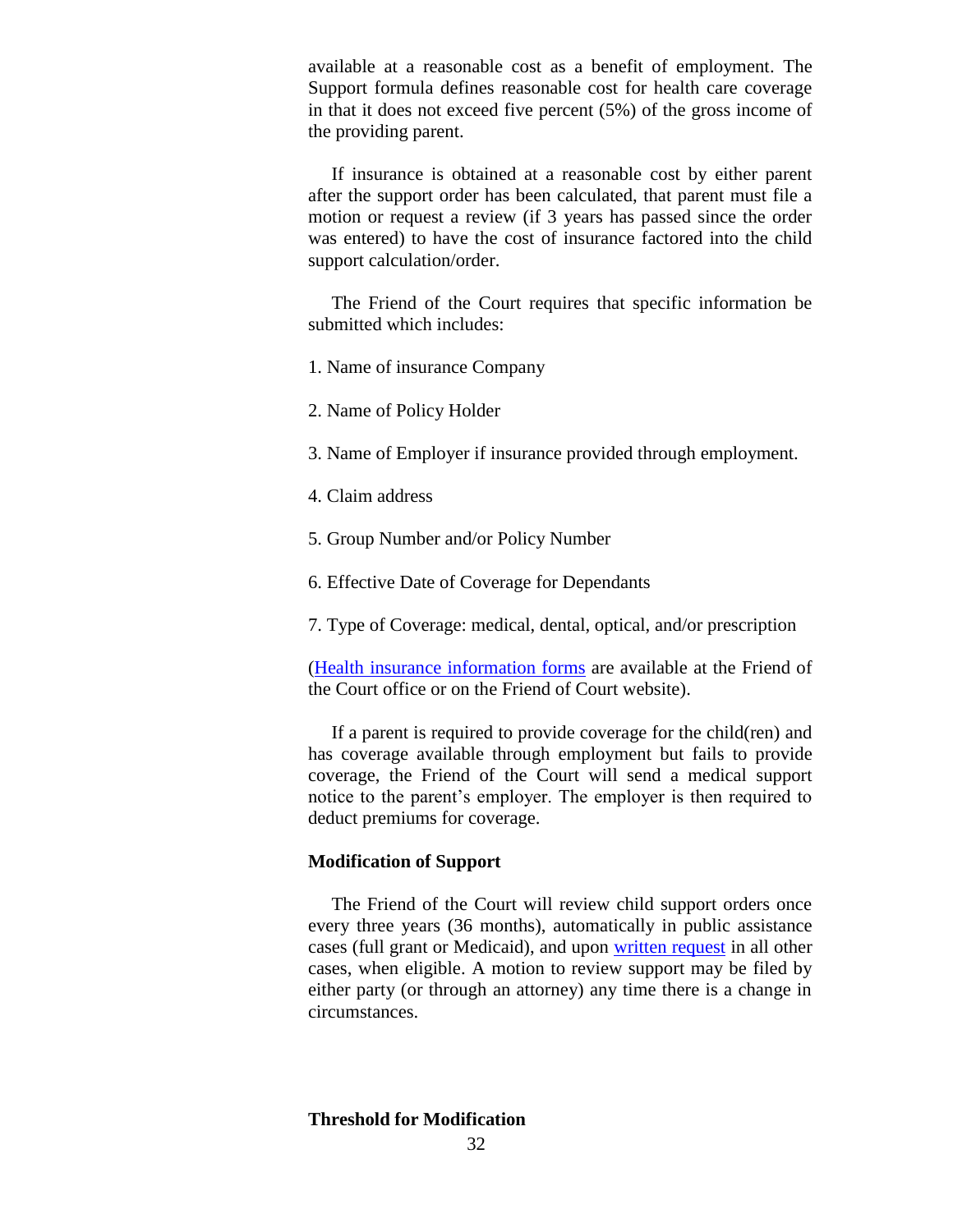A minimum threshold must be met in order to change a child support order. The difference between the current support amount and the proposed support amount must be 10% or \$50.00 per month, whichever is greater, before the Friend of the Court will petition the court and recommend a change in the support order. If the minimum threshold is not met, the Friend of the Court is not required to petition for a change of the support order.

There are 3 ways to change a currently charging support order:

1. Agreement: Parties may agree to a change in the support order if the custodial parent is not receiving state assistance of any kind (TANF grant, Medicaid, food stamps, child care, etc.). (Parties CANNOT deviate from the Formula if state assistance of any kind is being received). Consent order forms are available at the Friend of the Court office. An agreement must include support amount deletions; number of parenting time overnights; insurance responsibility; ordinary health care obligation and uninsured medical expense percentages. Arrears must also be addressed. Arrears may be preserved or may be eliminated as owed to the payee only. All arrears owed to the state are preserved and the amount of payment obligation must be reflected in the order. An effective date of the change in support is also required.

2. Motion: A [motion](http://www.stclaircounty.org/Offices/foc/forms/Motion%20Regarding%20Support.pdf) can be filed with the St. Clair County Friend of the Court at any time. However, there MUST be a CHANGE IN CIRCUMSTANCES to modify support. An order will not be changed unless the minimum threshold for change of support has been met. There is a filing fee of \$60 which must be paid to the St. Clair County Clerk at the time the motion is filed. The matter will then be scheduled for a referee hearing. An increase or decrease in support resulting from a motion will be effective retroactive to the date the motion fee is paid. A motion may be filed with or without an attorney.

3. [Review:](http://www.stclaircounty.org/Offices/foc/forms/Request%20for%20Review%20Fact%20Sheet.pdf) A support order will automatically be reviewed by the Friend of the Court in public assistance cases (Medicaid or full TANF grant) or upon [written request](http://www.stclaircounty.org/Offices/foc/forms/Support%20Complaint%20or%20Review%20Request%20Form.pdf) once every three years (36 months). Upon receipt of a written request or automatic review, a recommendation will be made regarding support amount. The effective date for a modification of support as a result of a review is the first of the month following the date a new support obligation is calculated. There is no fee for a review but the change in support will not be retroactive to any day prior to the first of the month following calculation of the new support amount. (Filing a motion allows retroactive modification to the date a motion is filed; a request for a review does not).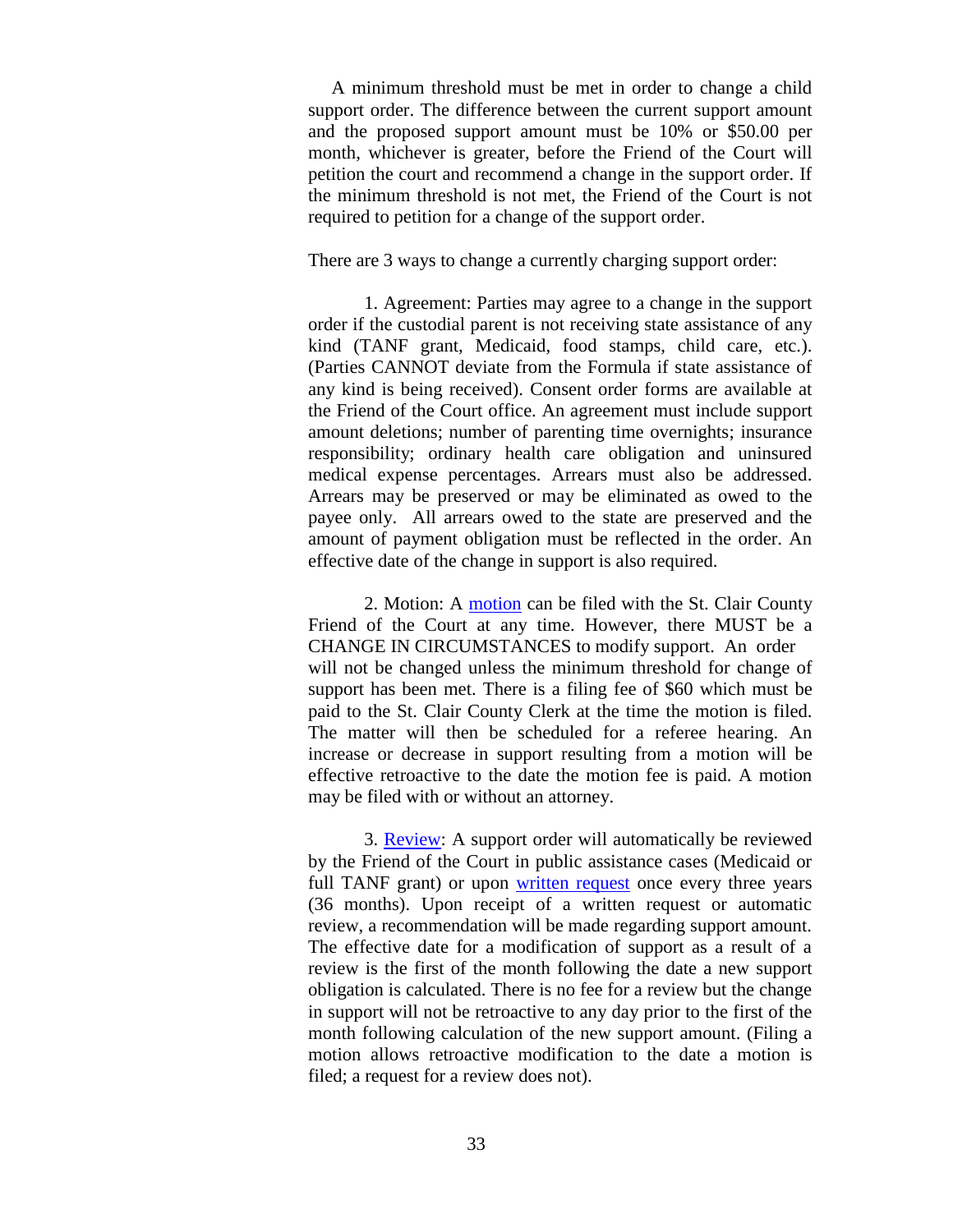A consent order for modification may be signed if the parties agree. If there is no agreement after a review (either referee hearing or investigation), a proposed order reflecting the Friend of the Court recommendation will be sent to the parties with 21 days to object. If an objection is filed by either party, the proposed order will be set on for entry before the Judge. If no objection is filed, the order will be signed by the Judge. If the moving party has retained an attorney, that attorney must prepare an order reflecting the recommendation.

A recommendation DOES NOT change a support order. A new order MUST be entered to change a current order. When a change to an order is needed, you MUST take one of the steps explained above. NOTIFYING THE FRIEND OF THE COURT that you have lost your job, have been laid off or injured DOES NOT change your order.

### **Retroactive Modification of Support**

Michigan law does not allow a retroactive modification of support unless a motion has been filed. An exception to the non-retroactive modifications of support was created January 1, 1997 which allows the court to modify support retroactively where a party knowingly and intentionally fails to report, or knowingly misrepresents income that was required by the court to be reported to the Friend of the Court.

### **Incapacitation**

Incapacitation means the inability to pay the ordered support obligation caused by a parent being temporarily or permanently unable to earn an income for a period that will likely last 180 days or longer and due to disability, mental incompetency, serious injury, debilitating illness, or incarceration. If you are experiencing these circumstances, notify the Friend of Court immediately. You may be eligible for abatement of your support obligation based upon your circumstances. Supporting documentation may be required. If you are incarcerated for any period of time, it is imperative you contact the office

## **VI. MISCELLANEOUS**

## **Especially For Parents Class (EFP)**

All new cases that begin are noticed to appear for a class that explains the overall process of the Friend of the Court, rights and responsibilities of the parties, how to read your court order, answers to common FAQs and more. This class is free of charge and is designed to help parents understand the family law process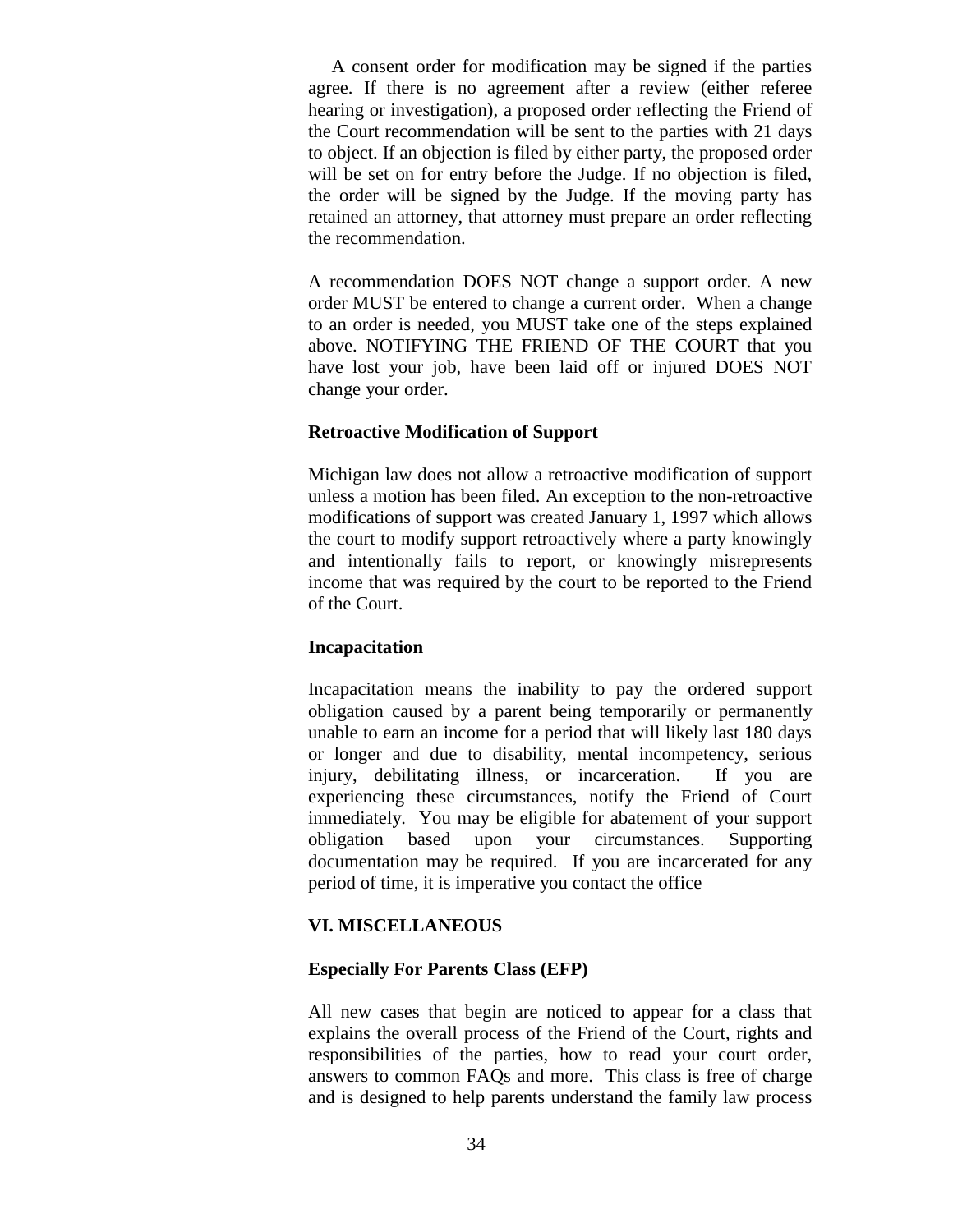and break down barriers and misunderstandings. Parents are encouraged to interact and ask generalized questions.

#### **Fees**

 All fees are subject to change. Fees are established and can be changed at any time.

### **Bankruptcy**

 Filing bankruptcy does NOT discharge the obligation to pay support and arrears. Payment of support may be included in a bankruptcy plan. A bankruptcy stay may affect the ability to enforce support. The payee of support should consult with a bankruptcy attorney.

#### **Parent Locator/Data Warehouse**

The State and Federal government have a parent locating service and maintain a data warehouse which can be used to locate a parent.

 To use the parent locator service, please provide the following information: The full name, date of birth, social security number and last known address of the absent parent.

### **Income Tax Intercept**

 Federal and State income tax refunds are automatically intercepted and applied to support arrears if statutory thresholds are met. Federal income tax refund is automatically intercepted if there is an arrearage of more than \$500. State income tax refund is intercepted if there is an arrearage of more than \$150. If an account is no longer charging but there are arrears of over \$500, State income tax refunds will be intercepted. If a payer is married and files jointly, monies CANNOT be forwarded to a payee for a six month period because an [Injured Spouse](http://www.irs.gov/pub/irs-pdf/f8379.pdf) claim may be filed and the refund amount owed to payer reduced. If a payer agrees, intercepted income tax refunds may be applied to service fees due and owing after all support arrears have been paid in full. By state mandate, refunds are applied to state obligations first and then obligations owed to the payee.

All tax questions are to be referred to the Internal Revenue [Service.](http://www.irs.gov/) All questions regarding disbursement of income tax refunds are to be made to the [MiSDU.](https://www.misdu.com/home)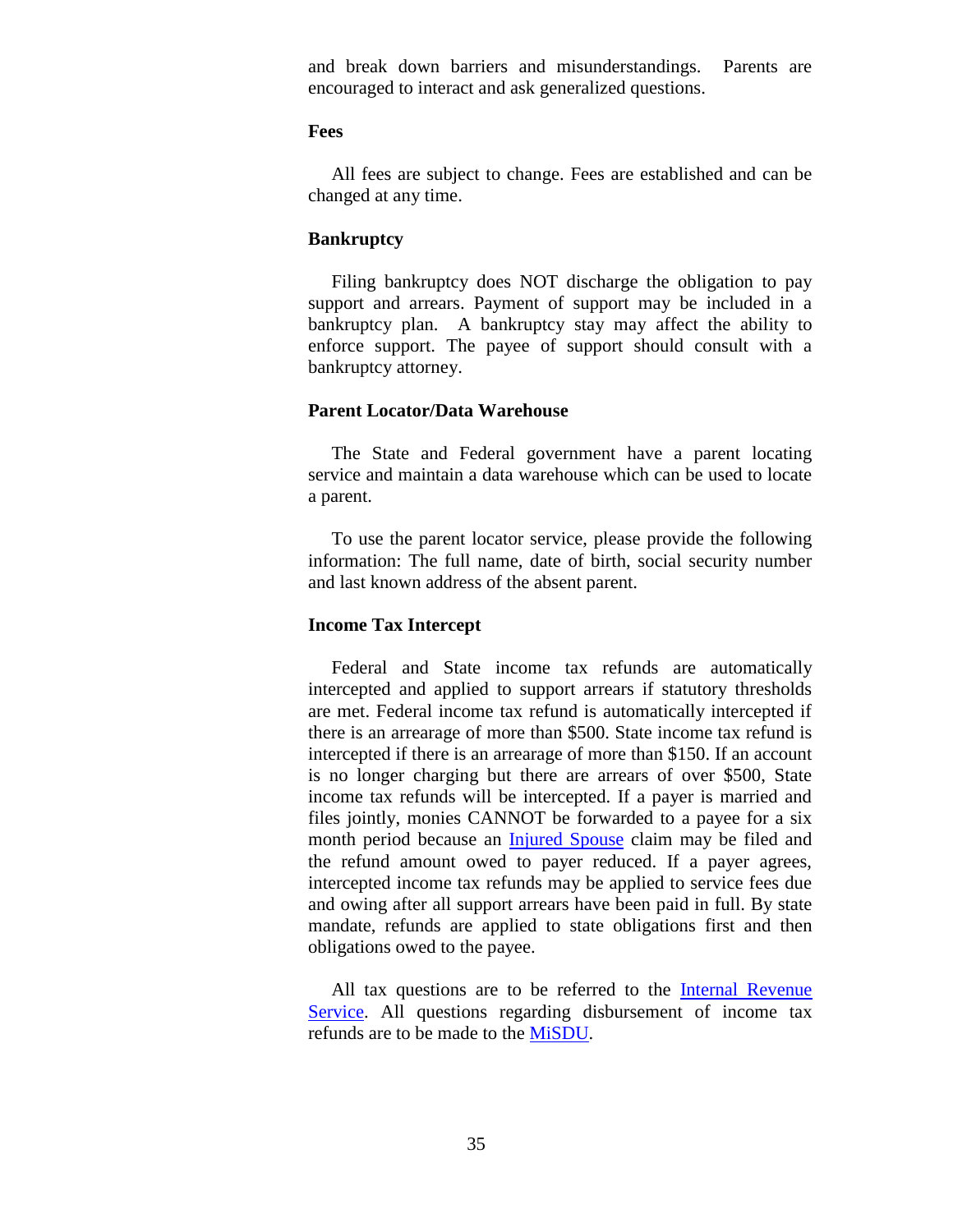#### **Direct Payment Credit**

 Direct payment credits should be given on the account for all payments made directly to the payee until entry of the support order. After entry of the support order, all payments must be made in accordance with the order. Direct payment may not be given if a TANF grant is being received at the time of a direct payment because that support is owed to the State of Michigan. Direct payment of uninsured medical obligations may not be given if the custodial parent was receiving Medicaid at the time the uninsured expense was incurred and ordinary health care arrears are owed to the State. All [direct payment credit requests](http://www.stclaircounty.org/Offices/foc/forms/Direct%20Payment%20Credit%20Form.pdf) over \$100 must be notarized.

### **Opt Out**

 Parties are not required to use the services of the Friend of the Court unless the payee is a recipient of state aid (TANF and/or Medicaid). Parties may file a motion to "Opt Out" of the Friend of the Court. Opting out of the Friend of the Court does not eliminate the obligation to pay support. The obligation is simply not paid or enforced through the Friend of the Court. Parties may elect in initial pleadings to opt out of the Friend of the Court. The court may find the following:

> 1. There is no evidence of domestic violence or unequal bargaining position between the parties.

> 2. Granting the parties the relief they have requested would not be against the best interests of any child in the case.

> 3. The parties have filed executed copies of the [Advice of](http://www.stclaircounty.org/Offices/foc/forms/Advice%20of%20Rights.pdf)  [Rights](http://www.stclaircounty.org/Offices/foc/forms/Advice%20of%20Rights.pdf) form advising them of the services they will not receive if their motion is granted.

> 4. Neither party receives a full TANF grant or Medicaid for a child on the case.

> 5. No money is due to the state because of past public assistance for a child in the case.

> 6. No arrearage or custody or parenting time order violation has occurred in the last 12 months in this case.

> 7. Neither party has reopened a Friend of the Court case in the last 12 months.

 The [Advice of Rights](http://www.stclaircounty.org/Offices/foc/forms/Advice%20of%20Rights.pdf) form and [Order Exempting Case from](http://courts.mi.gov/Administration/SCAO/Forms/courtforms/domesticrelations/generalfoc/foc102.pdf#search="order exempting case from friend of court services" )  [Friend of the Court Services](http://courts.mi.gov/Administration/SCAO/Forms/courtforms/domesticrelations/generalfoc/foc102.pdf#search="order exempting case from friend of court services" ) is available at the Friend of the Court office and on the Friend of Court website. If parties have opted out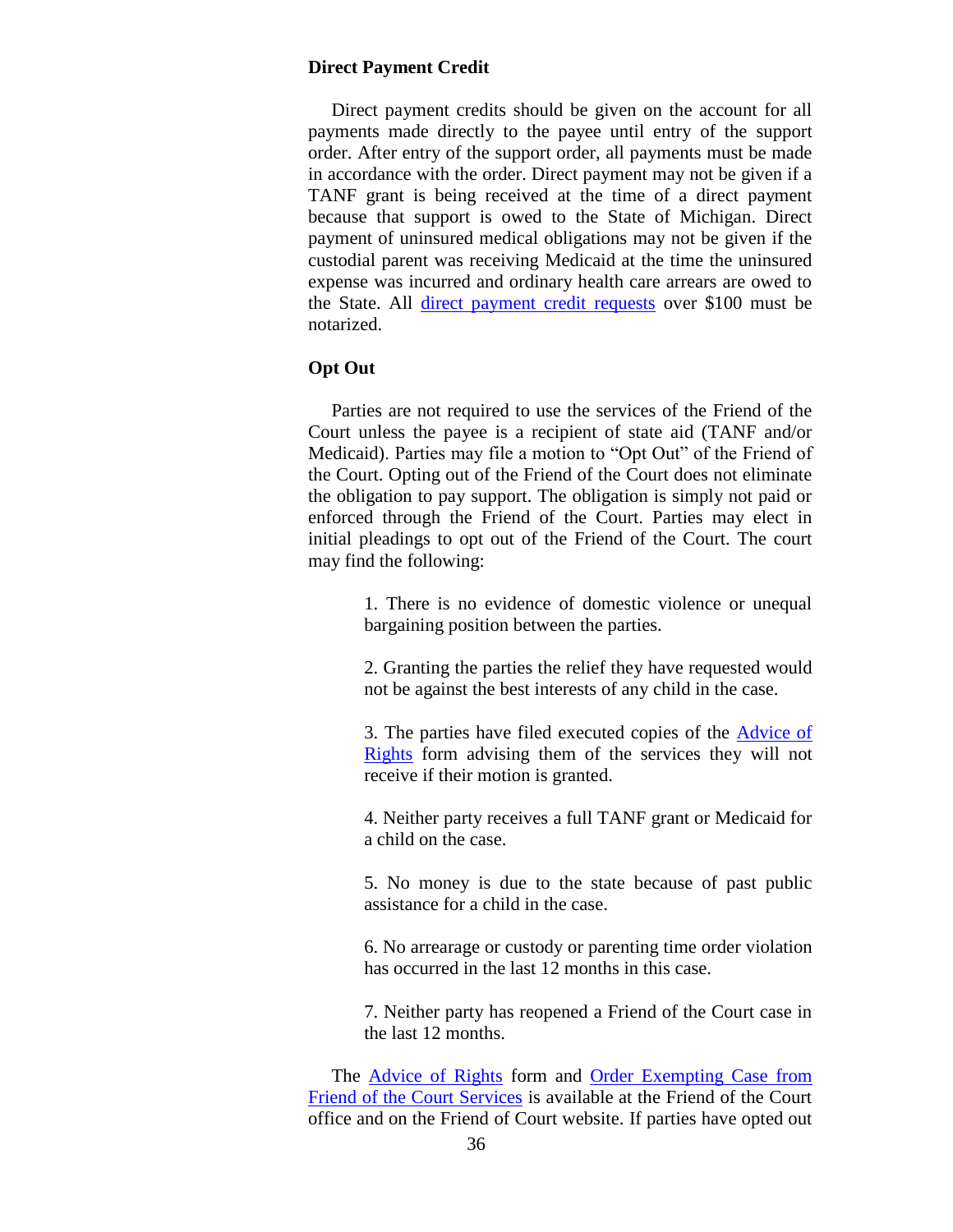of the Friend of the Court, either party may request reinstatement of the order through the Friend of the Court Office. If a case is reopened after [opting back in,](http://courts.mi.gov/Administration/SCAO/Forms/courtforms/domesticrelations/generalfoc/foc104.pdf#search="REQUEST TO REOPEN FRIEND OF THE COURT CASE") the case must remain with the Friend of the Court for one year. If a full TANF grant or Medicaid is received on behalf of a minor child of the case, the case will automatically be reopened in the Friend of the Court.

### **Stopping Support**

 Parties intending to stop the support obligation completely may consent to an order stopping support but only if the payee is not receiving a TANF grant and/or Medicaid. Consent orders stopping support are available at the Friend of the Court Office or website. Parties wishing to continue a support obligation but not charge through the court system MUST opt out of Friend of Court services. Parties CANNOT pay support outside of the system and utilize the system for custody, parenting time, modification and/or enforcement services.

### **Grievance Procedure**

 A grievance procedure is available for complaints regarding office operation or employees in the Friend of the Court office. A grievance form is available at the Friend of the Court office. It is suggested that before filing a grievance you contact the Friend of the Court, as your complaint may be able to be resolved. Grievances are not used to disagree with a referee's recommendation, a recommendation produced by the friend of court, or a decision of a judge. You must object or file an appeal accordingly.

### **Investigations of Alleged Abuse/Neglect of a Child**

 The Friend of the Court does NOT have authority to investigate child abuse or neglect. Allegations of abuse or neglect must be reported to Children's Protective Services Centralized Intake Unit at 855-444-3911. The Friend of Court staff are mandated reporters and must comply with MCL 722.623 if child abuse is suspected.

### **Access to Friend of the Court Records**

 A Friend of the Court file is NOT a public record. ONLY parties and their attorneys are given allowed access to [review a file](http://www.stclaircounty.org/Offices/foc/file_review.aspx) in their Friend of Court file that is not confidential under the law. A fee is charged for duplication of records from the file. The County Clerk's office maintains copies of your court orders.